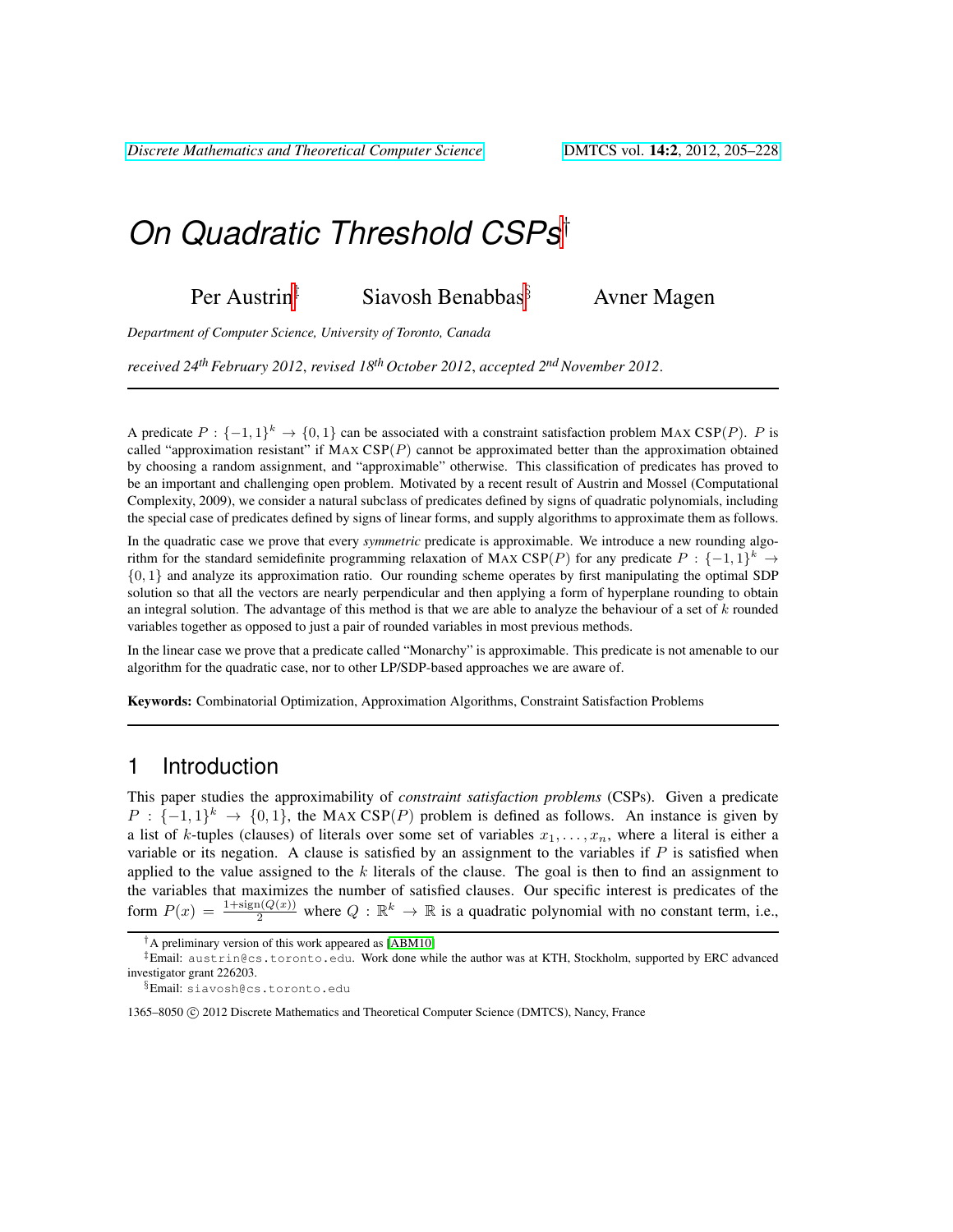$Q(x) = \sum_{i=1}^{k} a_i x_i + \sum_{i \neq j} b_{ij} x_i x_j$  for some set of coefficients  $a_1, \ldots, a_n$  and  $b_{11}, \ldots, b_{nn}$ . While this special case is arguably very rich and interesting in its own right, we give some further motivations below. But first, we give some background to the study of  $MAX CSP(P)$  problems in general.

A canonical example of a MAX CSP(P) problem is when  $P(x_1, x_2, x_3) = x_1 \vee x_2 \vee x_3$  is a disjunction of three variables, in which case MAX  $CSP(P)$  is the classic MAX 3-SAT problem. Another well-known example is the MAX 2-LIN(2) problem in which  $P(x_1, x_2) = x_1 \oplus x_2$ . As MAX CSP(P) is NP-hard for almost all choices of  $P$  much effort has been put into understanding the best possible approximation ratio achievable in polynomial time.<sup>[\(i\)](#page-1-0)</sup> A (randomized) algorithm is said to have approximation ratio  $\alpha \leq 1$ if, given an instance with optimal value Opt, it produces an assignment with (expected) value at least  $\alpha$  · Opt.

The arguably simplest approximation algorithm is to pick a uniformly random assignment. As this algorithm satisfies each constraint with probability  $\frac{|P^{-1}(1)|}{2^k}$  $\frac{1}{2^k}$  it follows that it gives an approximation ratio of  $|P^{-1}(1)|$  $\frac{(1)}{2^k}$ . In their classic paper [\[GW95\]](#page-21-1), Goemans and Williamson used semidefinite programming to obtain improved approximation algorithms for predicates on two variables. For instance, for MAX 2-LIN(2) they gave an algorithm with approximation ratio  $\alpha_{GW} \approx 0.878$ . Following [\[GW95\]](#page-21-1), many new approximation algorithms were found for various specific predicates, improving upon the random assignment algorithm. However, for some cases, perhaps most prominently the MAX 3-SAT problem, no such progress was made. Then, in another classic paper Håstad [Hås01] proved that MAX 3-SAT is in fact NP-hard to approximate within  $7/8 + \epsilon$  (for any constant  $\epsilon > 0$ ), showing that a random assignment in fact gives the best possible worst-case approximation that can be obtained in polynomial time.

Predicates which exhibit this behaviour are called *approximation resistant*. One of the main open questions along this line of research is to characterize which predicates admit a non-trivial approximation algorithm, and which predicates are approximation resistant. For predicates on three variables, the work of Håstad together with work of Zwick [\[Zwi98\]](#page-21-3) shows that a predicate is resistant iff it is implied by an XOR of the three variables, or the negation thereof, where a predicate  $P$  is said to imply a predicate  $P'$ if  $P(x) = 1 \Rightarrow P'(x) = 1$ . For four variables, Hast [\[Has05\]](#page-21-4) made an extensive classification leaving open the status of 46 out of 400 different predicates. It is worthwhile to note that in a celebrated result Raghavendra [\[Rag08\]](#page-21-5) presents an approximation algorithm that (assuming the Unique Games Conjecture) achieves the best approximation factor for MAX  $CSP(P)$  for any predicate P; however, the approximation factor of this algorithm for any particular P is essentially impossible to understand and [\[Rag08\]](#page-21-5) only proves that no other algorithm can do better (assuming the Unique Games Conjecture).<sup>[\(ii\)](#page-1-1)</sup> Thus, this algorithm is not useful in determining which predicates are approximation resistant.

There have been several papers [\[ST00,](#page-21-6) [EH08,](#page-21-7) [ST09\]](#page-21-8), mainly motivated by the soundness-query tradeoff for PCPs, giving increasingly general conditions under which predicates are approximation resistant. In a recent paper [\[AM09\]](#page-21-9), the first author and Mossel proved that, if there exists an unbiased pairwise independent distribution on  $\{-1,1\}^k$  whose support is contained in  $P^{-1}(1)$ , then P is approximation resistant under the Unique Games Conjecture [\[Kho02\]](#page-21-10). This condition is very general and turned out to give many new cases of resistant predicates [\[AH11\]](#page-21-11). A related result by Benabbas et al. [\[BGMT12\]](#page-21-12) that is independent of complexity assumptions, shows that under the same condition on  $P$ , the so-called Sherali-

<span id="page-1-0"></span><sup>(</sup>i) It follows from the dichotomy theorem of [\[Cre95\]](#page-21-13) that (for any boolean predicate P) MAX CSP(P) is NP-hard unless P depends on at most 1 variable.

<span id="page-1-1"></span> $^{(ii)}$  [\[Rag08\]](#page-21-5) also presents a (exponential time) algorithm to compute the approximation factor for a specific predicate  $P$  up to any required precision.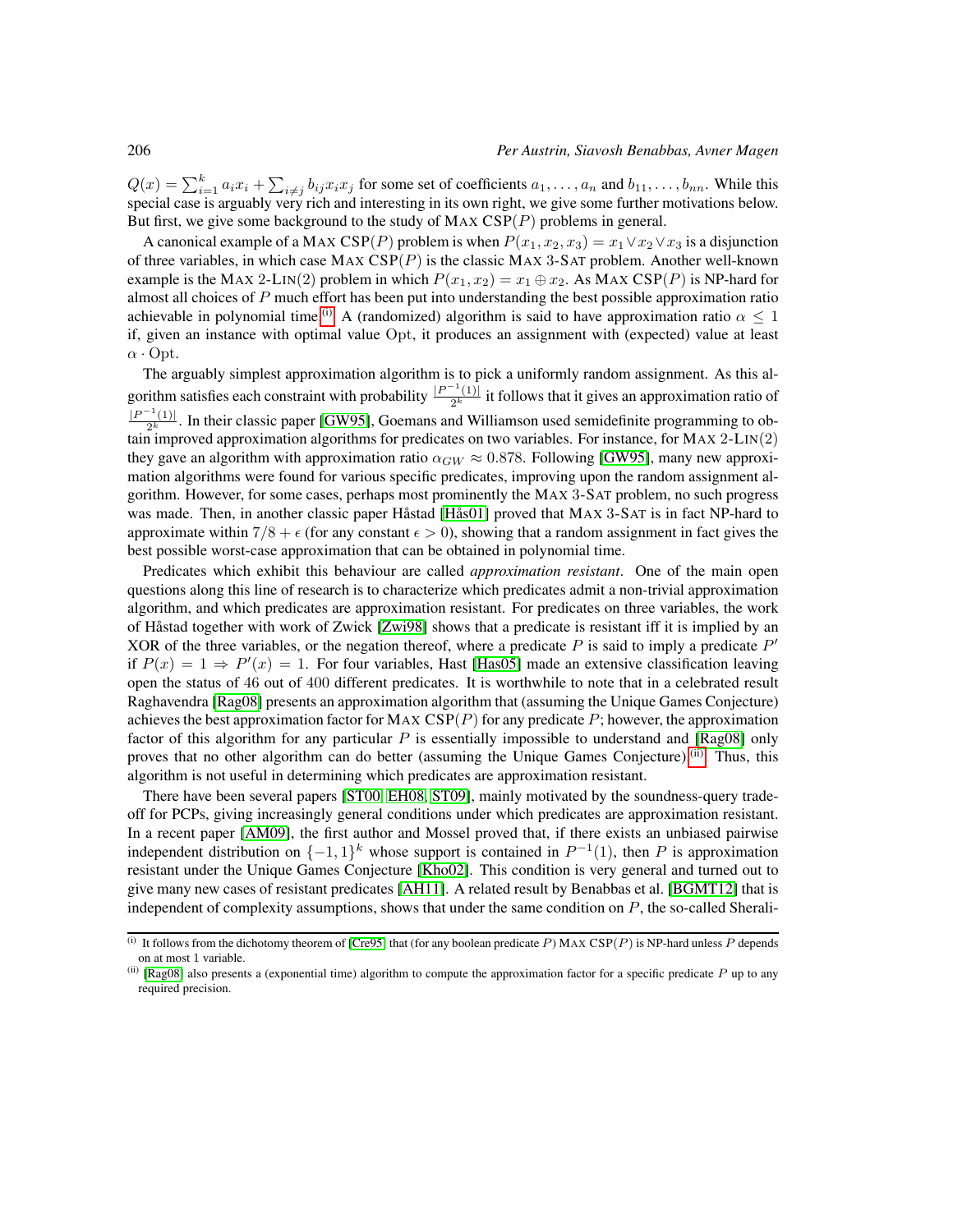Adams SDP hierarchy—which is a strong version of the Semidefinite Programming approach—does not beat a random assignment. Indeed, when it comes to algorithms, there are very few systematic results that give algorithms for large classes of predicates. One such result can be found in [\[Has05\]](#page-21-4). Given the result of [\[AM09\]](#page-21-9), assuming the Unique Games Conjecture, such systematic results can only work for predicates that do not support pairwise independence. A very natural subclass of these predicates are those of the form  $\frac{1+\text{sign}(Q)}{2}$  for Q a quadratic polynomial as described above. To be more precise, the following fact from  $[AH\overline{1}1]$  is our main motivation for studying this type of predicates.

Fact 1. *A predicate* P *does not support pairwise independence if and only if there exists a quadratic*  $p$ *olynomial*  $Q: \{-1,1\}^k \to \mathbb{R}$  *with no constant term that is positive on all of*  $P^{-1}(1)$  *(in other words, P implies a predicate of the form*  $\frac{1+\text{sign}(Q)}{2}$ *).* 

Given that the main tool for approximation algorithms—semidefinite programming—works by optimizing quadratic forms, it seemed natural and intuitive to hope that predicates of this form are always approximable. This however turns out to be false—in [\[AH12\]](#page-21-14), a predicate is constructed that is the sign of a quadratic polynomial and still approximation resistant assuming the Unique Games Conjecture. Loosely speaking, the main crux is that semidefinite programming is good for optimizing the degree-2 part of the Fourier expansion of a predicate, which unfortunately can behave very differently from P itself or the quadratic polynomial used to define  $P$  (we elaborate on this below.) However, it turns out that when we restrict our attention to the special case of signs of symmetric polynomials (i.e., polynomials which are invariant under any permutation of their variables), this can not happen, and we can obtain an approximation algorithm, which is our first result.

<span id="page-2-1"></span>**Theorem 1.** Let  $P: \{-1,1\}^k \to \{0,1\}$  be a predicate that is of the form  $P(x) = \frac{1+\text{sign}(Q(x))}{2}$  where Q *is a symmetric quadratic polynomial with no constant term. Then* P *is not approximation resistant.*

A very natural special case of the signs of (not necessarily symmetric) quadratic polynomials is the case when  $P(x)$  is simply the sign of a linear form, i.e., a linear threshold function. While we cannot prove that linear threshold predicates are approximable in general, we do believe this is the case, and make the following conjecture.

<span id="page-2-0"></span>**Conjecture 1.** Let  $P: \{-1,1\}^k \to \{0,1\}$  be a predicate that is a sign of a linear form with no constant *term. Then* P *is not approximation resistant.*

We view the resolution of this conjecture as a very natural and interesting open problem. As in the quadratic case, the difficulty stems from the fact that the low-degree part of  $P$  can be unrelated to the linear form used to define P. Specifically, it can be the case that the low-degree part of the arithmetization of P vanishes or becomes negative for some inputs where the linear/quadratic polynomial is positive (i.e. accepting inputs), and unfortunately this seems to make the standard SDP approach fail. The perhaps most extreme case of this phenomenon is exhibited by the predicate Monarchy :  $\{-1,1\}^k \rightarrow \{0,1\}$ suggested by Håstad [Hås09], in which the first variable (the "monarch") decides the outcome, unless all the other variables unite against it. In other words,

$$
\text{Monarchy}(x) = \frac{1 + \text{sign}((k-2)x_1 + \sum_{i=2}^{k} x_i)}{2}.
$$

Now, for the input  $x_1 = -1$ ,  $x_2 = \ldots = x_k = 1$ , the linear part of the Fourier expansion of Monarchy takes value  $-1 + o_k(1)$ , whereas the linear form used to define monarchy is positive on this input, hence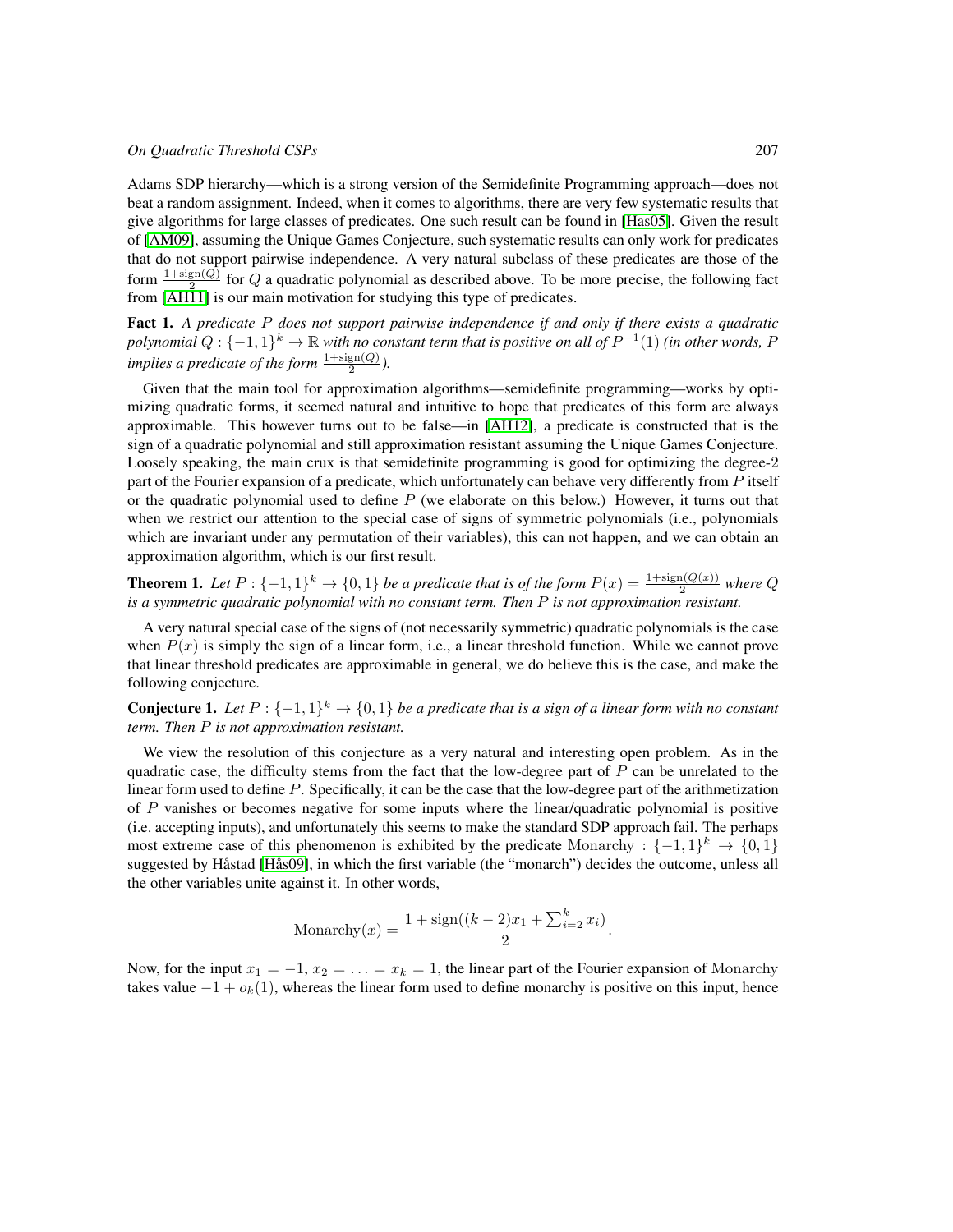the value of the predicate is 1. Again, we stress that this means that known algorithms and techniques to obtain explicit bounds do not apply (while the results of Raghavendra [\[Rag08\]](#page-21-5) in theory allow us to pin down the approximability to within any desired precision, they are not practical enough to let us determine whether a given predicate is approximation resistant<sup>[\(iii\)](#page-3-0)</sup>). However, in this case we are still able to achieve an approximation algorithm, which is our second result.

#### <span id="page-3-1"></span>Theorem 2. *The predicate* Monarchy *is* not *approximation resistant.*

This shows that there is some hope in overcoming the apparent barriers to proving Conjecture [1.](#page-2-0)

A recent related work of Cheraghchi et al. [\[CHIS12\]](#page-21-16) also studies the approximability of predicates defined by linear forms. However, their focus is on establishing precise quantitative bounds on the approximability, rather than the more qualitative distinction between approximable and approximation resistant predicates. As such, their results only apply to predicates which were already known to be approximable. Specifically, they consider "Majority-like" predicates P where the linear part of the Fourier expansion of  $P$  behaves similarly to  $P$  itself (in the sense explained above).

**Techniques:** Our starting point in both our algorithms is the standard SDP relaxation of MAX  $CSP(P)$ . The main difficulty in rounding the solutions of these SDPs is that current rounding algorithms offer no analysis of the joint distribution of the outcome of the rounding for k variables, when  $k > 2$ . (Interestingly, when some modest value  $k = 3$  is used, often some numerical methods are employed to complete the analysis [\[KZ97,](#page-21-17) [Zwi98\]](#page-21-3).) Unfortunately, such analysis seems essential to understanding the performance of the algorithm for MAX  $CSP(P)$  as each constraint depends on k variables. Indeed, even a local argument would have to argue about the outcome of the rounding algorithm for  $k$  variables together.

For Theorem [1,](#page-2-1) we give a new and more direct proof of a theorem by Hast [\[Has05\]](#page-21-4), giving a general condition on the low-degree part of the Fourier Expansion which guarantees a predicate is approximable (Theorem [4\)](#page-9-0). We then show that this condition holds for predicates which are defined by symmetric quadratic polynomials. The basic idea behind our new algorithm is as follows. First, observe that the SDP solution in which all vectors are perpendicular is easy to analyze when the usual hyperplane rounding is employed, as in this case the obtained integral values are distributed uniformly. This motivates the following approach: start with the perpendicular configuration and then perturb the vectors in the direction of the optimal SDP solution. This perturbation acts as a differentiation operator, and as such allows for a "linear snapshot" of what is typically a complicated system. For each clause we analyze the probability that hyperplane rounding outputs a satisfying assignment, as a function of the inner products of vectors involved. Now, the object of interest is the gradient of this function at "zero". The hope is that since the optimal SDP solution (almost) satisfies this clause, it has a positive inner product with the gradient, and so can act as a global recipe that works for all clauses. It is important to stress that since we are only concerned with getting an approximation algorithm that works slightly better than random we can get away with this linear simplification. We show that this condition on the gradient translates into a condition on the low-degree part of the Fourier expansion of the predicate.

As it turns out, the predicate Monarchy which we tackle in Theorem [2](#page-3-1) does not exhibit the aforementioned desirable property. In other words, the gradient above does not generally have a positive inner product with an optimal SDP solution. Instead, we show that when all vectors are sufficiently far from  $\pm v_0$  it is possible to get a similar guarantee on the gradient using high (but not too high) moments of the

<span id="page-3-0"></span><sup>(</sup>iii) In fact it is not even known whether, given a predicate  $P$ , it is decidable to check if  $P$  is approximation resistant.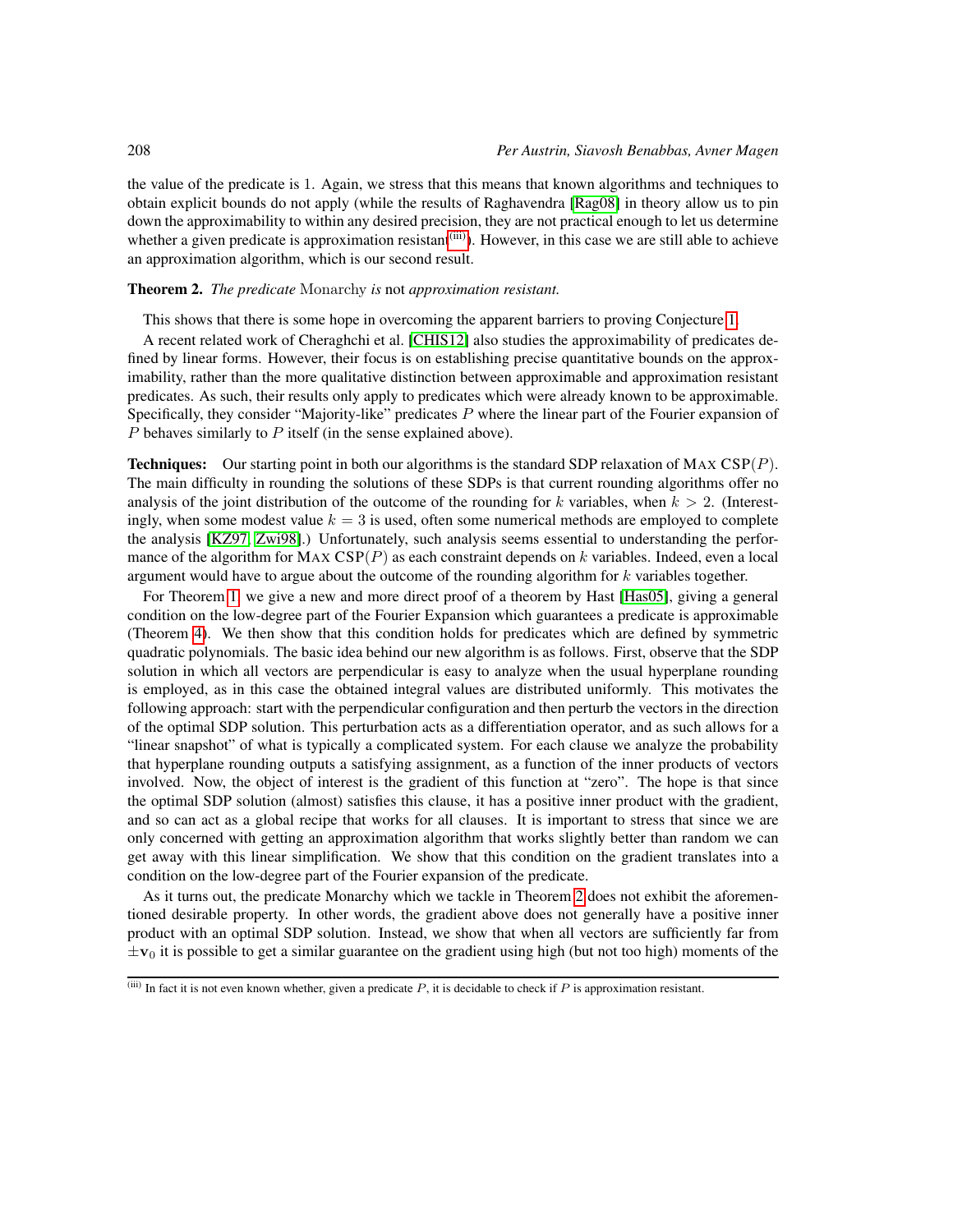vectors. We can then handle vectors which are very close to  $\pm v_0$  separately by rounding them deterministically to  $\pm 1$ .

**Organization:** The rest of the paper is organized as follows. First, we introduce some definitions and preliminaries including the standard SDP relaxation of MAX  $CSP(P)$  in Section [2.](#page-4-0) Then, in Section [3](#page-6-0) we give our new algorithm for this SDP relaxation and characterize the predicates for which it gives an approximation ratio better than a random assignment. We then take a closer look at signs of symmetric quadratic forms in Section [4](#page-12-0) and show that these satisfy the condition of the previous section, proving Theorem [1.](#page-2-1) In Section [5](#page-14-0) we give the approximation algorithm for the Monarchy predicate and its somewhat tedious analysis. Finally, we give a discussion and some directions for future work in Section [6.](#page-20-0)

## <span id="page-4-0"></span>2 Preliminaries

In what follows  $E$  stands for expectation. For any positive integer n we use the notation  $[n]$  for the set  $\{1,\ldots,n\}$ . For a finite set S (often a subset of  $[n]$ ) we use the notation  $\{-1,1\}^S$  for the set of all  $-1, 1$  vectors indexed by elements of S. For example,  $|\{-1, 1\}^S| = 2^{|S|}$ . When  $x \in \{-1, 1\}^S$  and  $y \in \{-1,1\}^{S'}$  are two vectors indexed by disjoint sets, i.e.  $S \cap S' = \emptyset$ , we use  $x \circ y \in \{-1,1\}^{S \cup S'}$  to denote their natural concatenation.

We use  $\varphi$  and  $\Phi$  for the probability density function and the cumulative distribution function of a standard normal random variable, respectively. We use the notation  $\mathbb{S}^n$  for the  $n + 1$  dimensional sphere, i.e., the set of unit vectors in  $\mathbb{R}^{n+1}$ .

Throughout the paper, we use  $sign(x)$  for the sign function defined as,

$$
sign(x) = \begin{cases} 1 & x > 0, \\ -1 & x \le 0. \end{cases}
$$

Note that  $sign(0) = -1$ .

#### *2.1 Fourier Representation*

Consider the set of real functions with domain  $\{-1,1\}^k$  as a vector space. It is well known that the following set of functions called the characters form a complete basis for this space,  $\chi_S(x) \stackrel{\text{def}}{=} \prod_{i \in S} x_i$ . In fact if we define inner products of functions as  $f \cdot g \stackrel{\text{def}}{=} \mathbb{E}_x [f(x)g(x)]$  this basis will be orthonormal and every function will have a unique *Fourier expansion* when written in this basis,

$$
f = \sum_{S \subseteq [k]} \widehat{f}(S) \chi_S, \qquad \qquad \widehat{f}(S) \stackrel{\text{def}}{=} f \cdot \chi_S.
$$

The values  $\left\{\widehat{f}(S)\right\}$ are often called the *Fourier coefficients* of f. We write  $f = d$  for the part of the school. function that is of degree  $d$ , i.e.,

$$
f^{=d}(x) = \sum_{|S|=d} \widehat{f}(\{S\}) \chi_S(x).
$$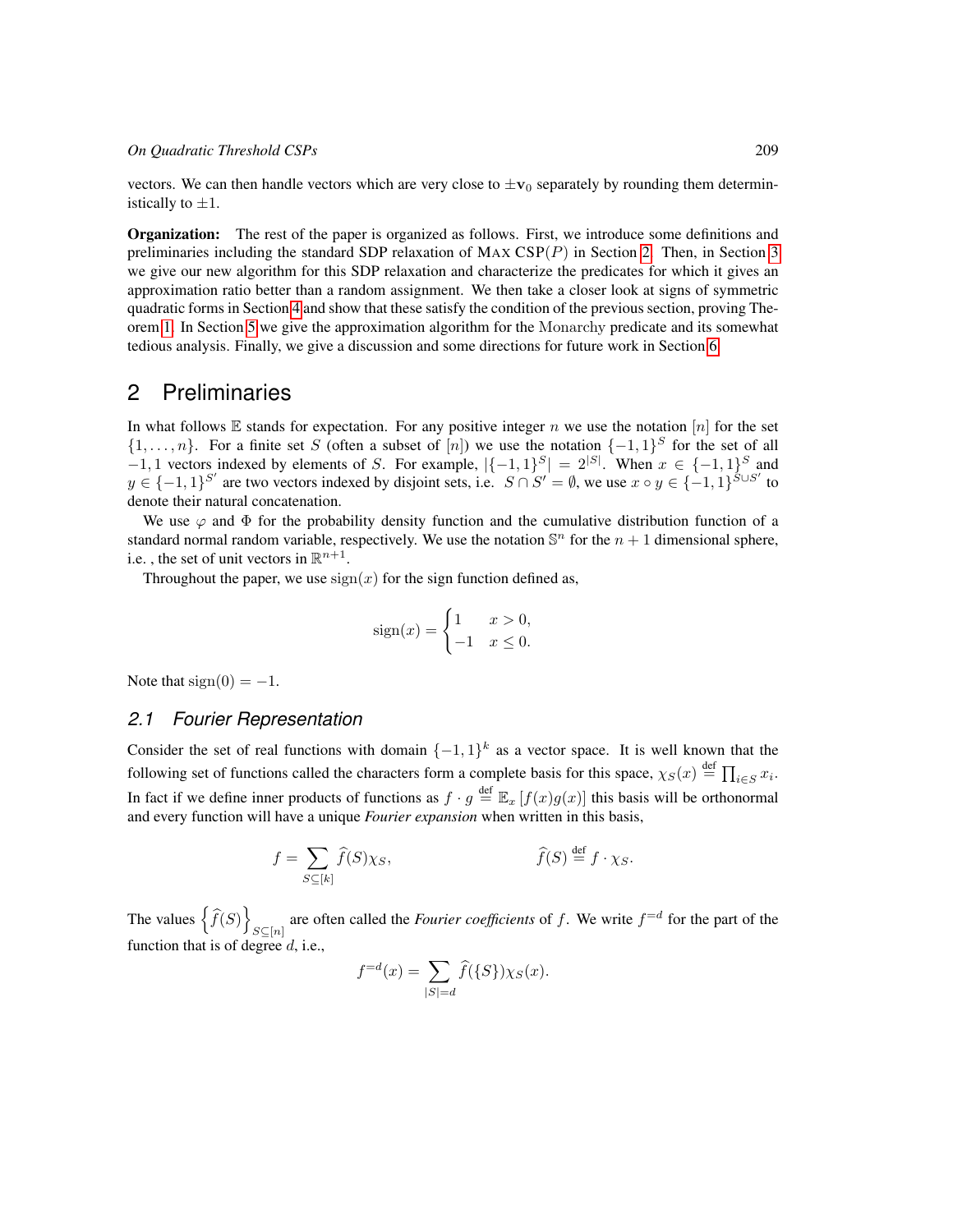<span id="page-5-0"></span>

| Maximize   |                                                                        | $\frac{1}{m} \sum_{i=1}^{m} \sum_{\omega \in \{-1,1\}^{T_i}} C_i(\omega) I_{T_i,\omega}$ |     |
|------------|------------------------------------------------------------------------|------------------------------------------------------------------------------------------|-----|
| Where,     | $\forall S \subset [n],  S  \leq k, \omega \in \{-1,1\}^S$             | $I_{S,\omega} \in [0,1]$                                                                 |     |
|            | $\forall i \in [n]$                                                    | $\mathbf{v}_i \in S^n$                                                                   |     |
|            |                                                                        | $\mathbf{v}_0 \in S^n$                                                                   |     |
| Subject to | $\forall S \subset [n],  S  \leq k$                                    | $\sum_{\alpha} I_{S,\omega} = 1$                                                         | (1) |
|            |                                                                        | $\omega \in \{-1,1\}^S$                                                                  |     |
|            | $\forall S \subset S' \subset [n],  S'  \leq k, \omega \in \{-1,1\}^S$ | $\sum_{\omega} I_{S',\omega'\circ\omega} = I_{S,\omega}$                                 | (2) |
|            |                                                                        | $\omega' \in \{-1,1\}^{S' \setminus S}$                                                  |     |
|            | $\forall i \in [n]$                                                    | $I_{\{i\},(1)} - I_{\{i\},(-1)} = \mathbf{v}_0 \cdot \mathbf{v}_i$                       | (3) |
|            | $\forall i, j \in [n]$                                                 | $I_{\{i,j\},(1,1)} - I_{\{i,j\},(-1,1)}$                                                 |     |
|            |                                                                        | $-I_{\{i,j\},(1,-1)} + I_{\{i,j\},(-1,-1)} = \mathbf{v}_i \cdot \mathbf{v}_j$ (4)        |     |

Fig. 1: Standard SDP relaxation of MAX  $CSP(P)$ .

It is easy to see that whenever  $f: \{-1,1\}^k \to \mathbb{R}$  is odd (i.e.  $f(x) = -f(-x)$ ) and  $S \subseteq [k]$  is an even sized set  $\widehat{f}(S) = 0$ :

$$
\widehat{f}(S) = \mathbb{E}_{x}[f(x)\chi_{S}(x)] = -\mathbb{E}_{x}[f(-x)\chi_{S}(x)] = -\mathbb{E}_{x}[f(-x)\chi_{S}(-x)] = -\mathbb{E}_{y}[f(y)\chi_{S}(y)] = -\widehat{f}(S),
$$

where we have used the fact that  $\chi_S$  is an even function for even  $|S|$ .

#### *2.2 Semidefinite Relaxation*

For any fixed P, MAX  $CSP(P)$  has a natural SDP relaxation that can be seen in Figure [1.](#page-5-0) The essence of this relaxation is that each IS,<sup>∗</sup> is a distribution, often called a *local distribution*, over all possible assignments to the variables in set S as enforced by [\(1\)](#page-5-0). Whenever,  $S_1$  and  $S_2$  intersect [\(2\)](#page-5-0) guarantees that their marginal distributions on the intersection agree. Also, [\(3\)](#page-5-0) and [\(4\)](#page-5-0) ensure that  $v_0 \cdot v_i$  and  $v_i \cdot v_j$ are equal to the bias of variable  $x_i$  and the correlation of the variables  $x_i$  and  $x_j$  in the local distributions respectively. The clauses of the instance are  $C_1, \ldots, C_m$ , with  $C_i$  being an application of P (possibly with some variables negated) on the set of variables  $T_i$ . The objective function is the fraction of the clauses that are satisfied.

Observe that the reason this SDP is not an exact formulation but a relaxation is that these distributions are defined only on sets of size up to  $k$ . It is worth mentioning that this program is weaker than the  $k$ th round of the Lasserre hierarchy for this problem while stronger than the kth round of the Sherali-Adams hierarchy. From here on the only things we use in the rounding algorithms are the vectors  $\mathbf{v}_0, \ldots, \mathbf{v}_n$  and the existence of the local distributions.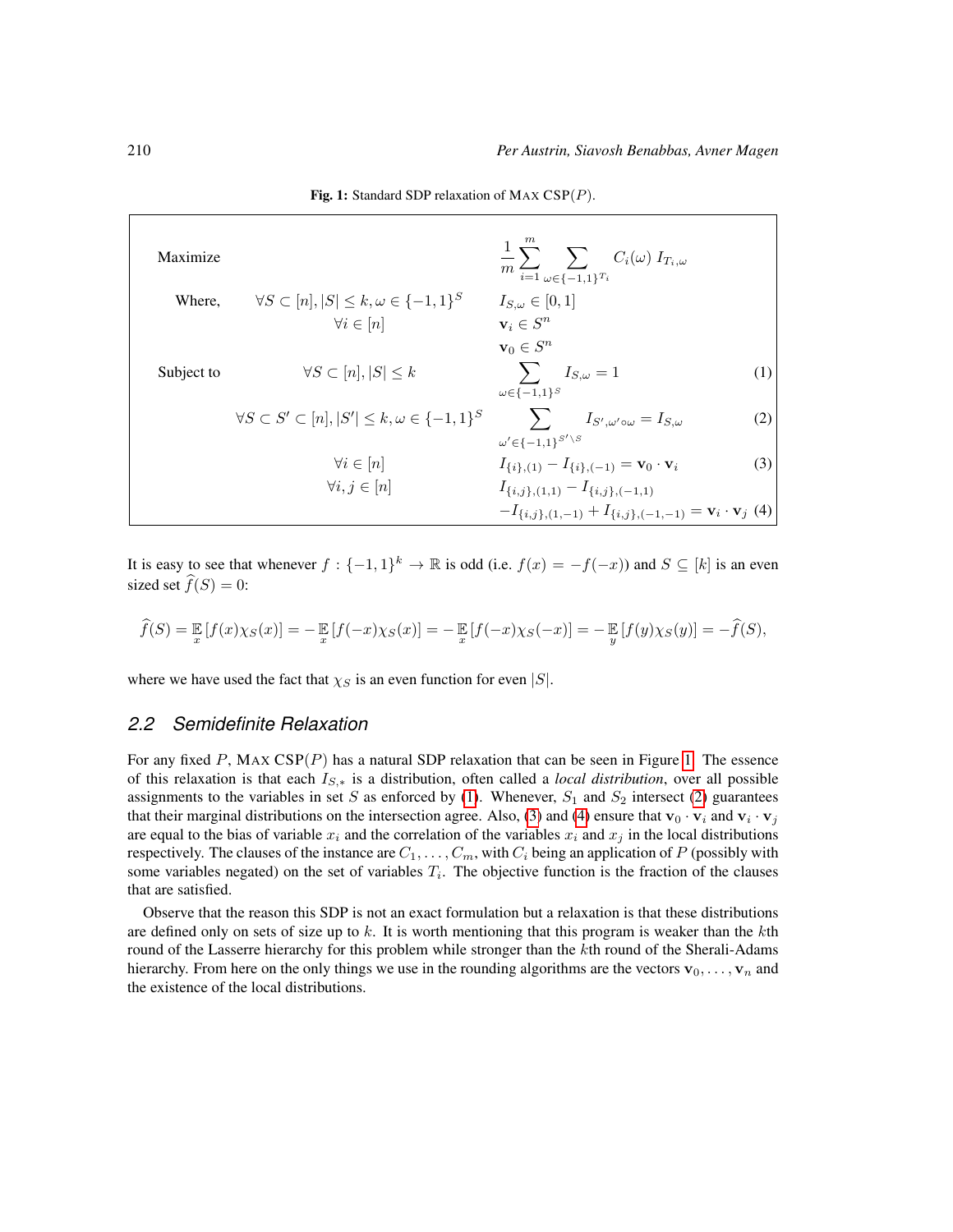# <span id="page-6-0"></span>3  $(\epsilon, \eta)$ -hyperplane rounding

In this section we define a rounding scheme for the semidefinite program of  $MAX CSP(P)$  and proceed to analyze its performance. The rounding scheme is based on the usual hyperplane rounding but is more flexible in that it uses two parameters  $\epsilon \geq 0$  and  $\eta$  where  $\epsilon$  is a sufficiently small constant and  $\eta$  is an arbitrary real number. We will then formalize a (sufficient) condition involving P and  $\eta$  under which our approximation algorithm has approximation factor better than that of a random assignment. In the next section we show that this condition is satisfied (for some  $\eta$ ) by signs of symmetric quadratic polynomials.

Given an instance of MAX  $CSP(P)$ , our algorithm first solves the standard SDP relaxation of the problem (Figure [1.](#page-5-0)) It then employs the rounding scheme outlined in Figure [2](#page-6-1) to get an integral solution.

<span id="page-6-1"></span>Fig. 2:  $(\epsilon, \eta)$ -Hyperplane Rounding

| INPUT: $\mathbf{v}_0, \mathbf{v}_1, \dots, \mathbf{v}_n \in \mathbb{S}^n$ .                                                                        |  |  |  |
|----------------------------------------------------------------------------------------------------------------------------------------------------|--|--|--|
| OUTPUT: $x_1, \ldots, x_n \in \{-1, 1\}.$                                                                                                          |  |  |  |
| 1. Define unit vectors $\mathbf{w}_0, \mathbf{w}_1, \dots, \mathbf{w}_n \in \mathbb{S}^n$ such that for all $0 \le i < j$ ,                        |  |  |  |
| $\mathbf{w}_i \cdot \mathbf{w}_j = \epsilon (\mathbf{v}_i \cdot \mathbf{v}_j),$                                                                    |  |  |  |
| 2. Let $g \in \mathbb{R}^{n+1}$ be a random $(n + 1)$ -dimensional Gaussian.                                                                       |  |  |  |
| 3. Assign each $x_i$ as,                                                                                                                           |  |  |  |
| $x_i = \begin{cases} 1 & \text{if } \mathbf{w}_i \cdot \mathbf{g} > -\eta(\mathbf{w}_0 \cdot \mathbf{w}_i), \\ -1 & \text{otherwise.} \end{cases}$ |  |  |  |

Note that when  $\epsilon = 0$  the rounding scheme above simplifies to assigning all  $x_i$ 's uniformly and independently at random which satisfies  $\frac{|P^{-1}(1)|}{2^k}$  $\frac{1}{2^k}$  fraction of all clauses in expectation. For non-zero  $\epsilon$ ,  $\eta$  will determine how much weight is given to the position of  $\mathbf{v}_0$  compared to the correlation of the variables.

Notice that in the pursuit of a rounding algorithm that has approximation ratio better than  $\frac{|P^{-1}(1)|}{2^k}$  $\frac{1}{2^k}$  it is possible to assume that the optimal integral solution is arbitrary close to 1 as otherwise random assignment already delivers an approximation factor better than  $\frac{|P^{-1}(1)|}{2^k}$  $\frac{1}{2^k}$ . In particular, the optimal vector solution can be assumed to be that good. This observation is in fact essential to our analysis. Let us for the sake of simplicity first consider the case where the value of the vector solution is precisely 1. Fix a clause, say  $P(x_1, x_2, \ldots, x_k)$ . (In general, without loss of generality we can assume that the current clause is on k *variables* as opposed to *k literals*. This is simply because one can assume that  $\neg x_i$  is a separate variable from  $x_i$  with SDP vector  $-\mathbf{v}_i$ .) Since the SDP value is 1, every clause (and this clause in particular) is completely satisfied by the SDP, hence the local distribution  $I_{[k],*}$  is supported on the set of satisfying assignments of P. The hope now is that when  $\epsilon$  increases from zero to some small positive value this distribution helps to boost the probability of satisfying the clause (a little) beyond  $\frac{|P^{-1}(1)|}{2^k}$  $\frac{1}{2^k}$ . This becomes a question of differentiation. Specifically, consider the probability of satisfying the clause at hand as a function of  $\epsilon$ . We want to show that for some  $\epsilon > 0$  the value of this function is bigger than its value at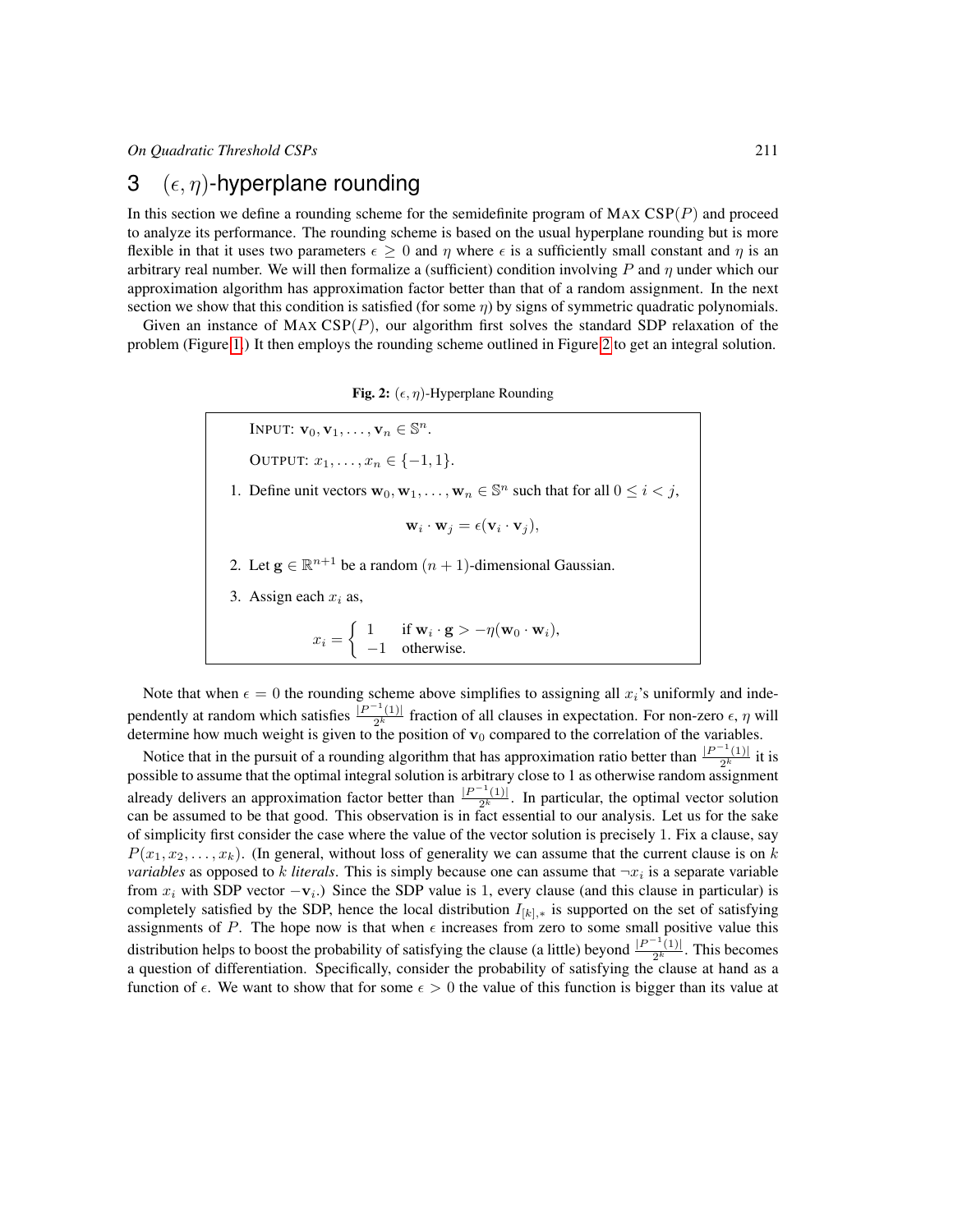zero. This is closely related to the derivative of the function at zero and in fact the first step is to analyze this derivative. The following Theorem relates the value of this function and its derivative at zero to the predicate P and the vectors  $\mathbf{v}_0, \mathbf{v}_1, \dots, \mathbf{v}_k$ .

<span id="page-7-2"></span>**Theorem 3.** *For any fixed*  $\eta$ *, the probability that*  $P(x_1, \ldots, x_k)$  *is satisfied by the assignment behaves as follows at*  $\epsilon = 0$ *:* 

$$
\Pr\left[(x_1, \dots, x_k) \in P^{-1}(1)\right] = \frac{|P^{-1}(1)|}{2^k}
$$
\n
$$
\frac{d}{d\epsilon} \Pr\left[(x_1, \dots, x_k) \in P^{-1}(1)\right] = \frac{2\eta}{\sqrt{2\pi}} \sum_{i=1}^k \hat{P}(\{i\}) \mathbf{v}_0 \cdot \mathbf{v}_i + \frac{2}{\pi} \sum_{i < j} \hat{P}(\{i, j\}) \mathbf{v}_i \cdot \mathbf{v}_j. \tag{5}
$$

**Proof:** The first claim follows from the fact that for  $\epsilon = 0, x_1, \ldots, x_k$  are uniform and independent. To prove [\(5\)](#page-7-0) we first introduce some notation. For an assignment  $\omega \in \{-1,1\}^k$  define the function  $p_{\omega}$  on  $(k + 1) \times (k + 1)$  semidefinite matrices as follows. For a positive semidefinite matrix  $A_{(k+1)\times (k+1)}$ , consider a set of vectors  $w'_0, \ldots, w'_k$  whose Gram matrix is A, and consider running steps 2 and 3 of the rounding procedure on  $w_i$ 's instead of  $w_i$ 's. Define  $p_\omega(A)$  as the probability that the rounding procedure outputs  $\omega$ . In what follows, we will use  $A^* = A^*(\epsilon)$  to denote the Gram matrix of the set of vectors  $\mathbf{w}_1, \ldots, \mathbf{w}_n$  used by the algorithm (which depends on  $\epsilon$ ). Clearly, we have that

$$
\Pr\left[(x_1,\ldots,x_k)\in P^{-1}(1)\right]=\sum_{\omega\in P^{-1}(1)}\Pr\left[(x_1,\ldots,x_k)=\omega\right]=\sum_{\omega\in P^{-1}(1)}p_{\omega}(A^*).
$$

We start by computing  $\frac{d}{d\varepsilon} p_\omega(A^*)$  using the chain rule.

$$
\frac{\mathrm{d}}{\mathrm{d}\epsilon}p_{\omega}(A^*(\epsilon)) = \sum_{i \le j} \left( \frac{\mathrm{d}}{\mathrm{d}\epsilon} a_{ij}^* \bigg|_{\epsilon=0} \cdot \frac{\partial}{\partial a_{ij}} p_{\omega}(A) \bigg|_{A=I} \right) = \sum_{i < j} \mathbf{v}_i \cdot \mathbf{v}_j \left. \frac{\partial}{\partial a_{ij}} p_{\omega}(A) \bigg|_{A=I},\tag{6}
$$

where when we talk about  $\frac{\partial}{\partial a_{ij}} p_\omega(A)$  we consider A a *symmetric* positive semidefinite matrix so  $a_{ji}$ changes with  $a_{ij}$ . Now to compute  $\frac{\partial}{\partial a_{ij}} p_\omega(A) \Big|_{A=I}$  we compute a formula for  $p_\omega(A)$  where A is equal to I in every entry except the ij and ji entries where it is  $a_{ij}$ . Define  $J_{ij}$  as the matrix which is zero on every coordinate except coordinates  $ij$  and  $ji$  where it is 1. Then,

$$
\left. \frac{\partial}{\partial a_{ij}} p_{\omega}(A) \right|_{A=I} = \left. \frac{\mathrm{d}}{\mathrm{d}t} p_{\omega}(I + tJ_{ij}) \right|_{t=0}
$$

<span id="page-7-1"></span><span id="page-7-0"></span>.

Note that for  $t \in [-1, 1], I+tJ$  is positive semidefinite, so  $p_{\omega}(I+tJ)$  is well-defined. Now observe that the geometric realization of  $w'_0, \ldots, w'_k$  defining  $p_\omega(I + tJ_{ij})$  is simple; in particular, all the vectors are perpendicular except the pair  $w'_i$  and  $w'_j$ , so  $p_\omega(I + tJ_{ij})$  can be readily computed using a case analysis, with two cases depending on whether  $i$  or  $j$  equals zero, as follows.

First, if  $i = 0$ , the value of all variables are going to be assigned independently, and all but  $x_i$  are going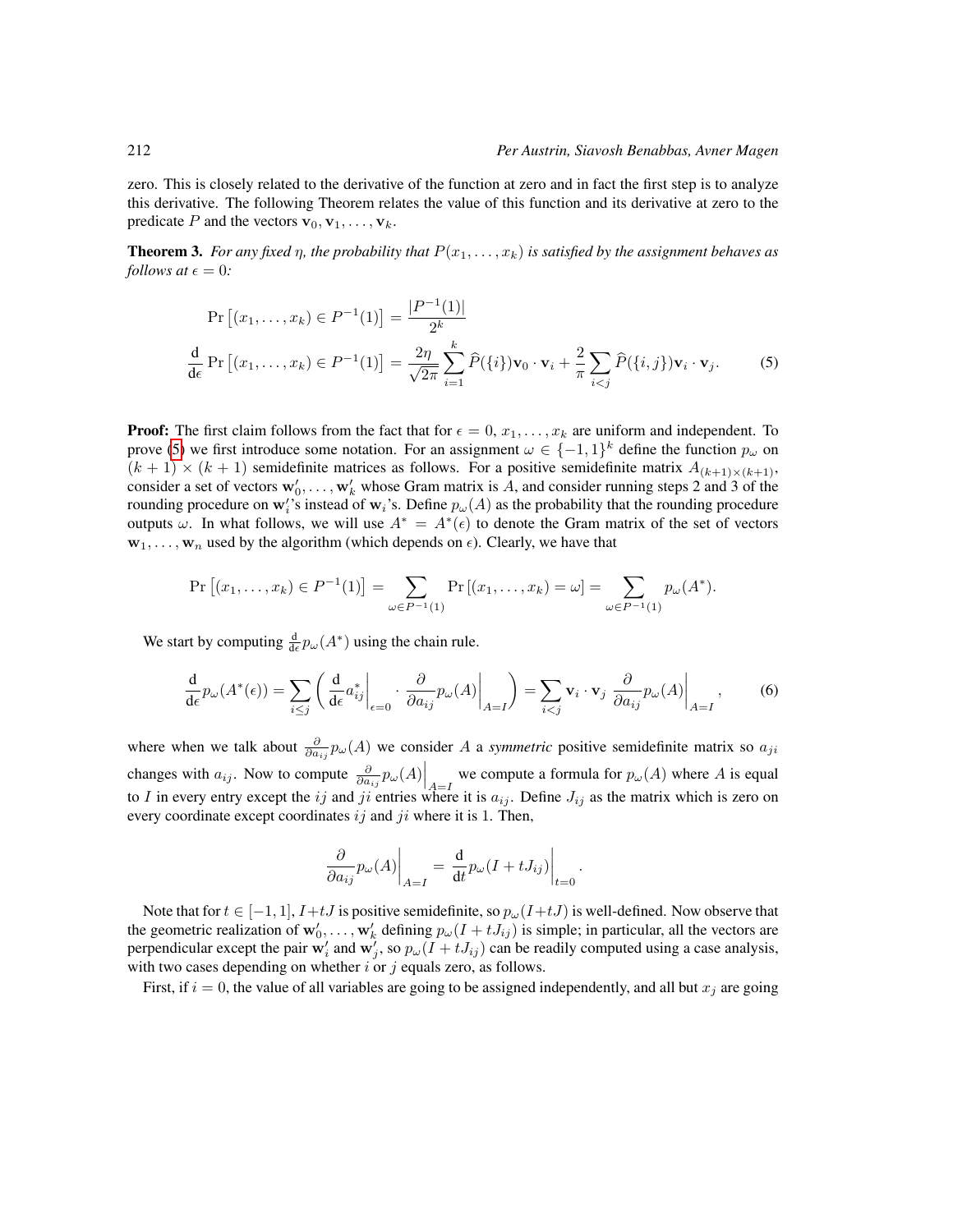to be assigned values uniformly. It is easy to see that for any  $j \in [k]$  and any  $\omega \in \{-1,1\}^k$ ,

$$
p_{\omega}(I + tJ_{0j}) = 2^{-(k-1)} \cdot \begin{cases} \Pr[\mathbf{w}'_j \cdot g \ge -\eta t] & \text{if } \omega_j = 1 \\ \Pr[\mathbf{w}'_j \cdot g \le -\eta t] & \text{if } \omega_j = -1 \end{cases}
$$

$$
= 2^{-(k-1)} \cdot \begin{cases} 1 - \Phi(-\eta t) & \text{if } \omega_j = 1 \\ \Phi(-\eta t) & \text{if } \omega_j = -1 \end{cases}
$$

$$
= 2^{-(k-1)} \cdot \left(\frac{1 + \omega_j}{2} - \omega_j \Phi(-\eta t)\right).
$$

Differentiating, we get

$$
\frac{d}{dt}p_{\omega}(I + tJ_{0j}) = -2^{-(k-1)}\omega_j \frac{d}{dt}\Phi(-\eta t) = 2^{-(k-1)}\eta\omega_j\varphi(-\eta t)
$$

$$
= \frac{2^{-(k-1)}\eta\omega_j e^{-\eta^2 t^2/2}}{\sqrt{2\pi}},
$$

from which we get the identity

<span id="page-8-0"></span>
$$
\left. \frac{\partial}{\partial a_{0j}} p_{\omega}(A) \right|_{A=I} = \frac{2^{-(k-1)} \eta \omega_j}{\sqrt{2\pi}}.
$$
\n(7)

Let us then consider the case where both  $i$  and  $j$  are non-zero. In this case, each variable is going to be assigned a value in  $\{-1, 1\}$  uniformly at random, and all these assignments are independent except the assignments of the *i*th and the *j*th variable. So we can imagine that  $x_l$  for all  $l \notin \{i, j\}$  are assigned a uniformly independent value in  $\{-1, 1\}$  and then  $x_i$  and  $x_j$  are assigned random values depending only on g projected to the linear subspace spanned by  $w'_i$  and  $w'_j$ ; we will use  $\tilde{g}$  for this projection. The joint distribution of  $x_i$  and  $x_j$  is then not hard to understand:  $x_i$  is uniformly random and  $x_j \neq x_i$  if and only  $\tilde{g}$  lies in one of two segment of the unit circle (in this linear subspace) shown in Figure [3.](#page-9-1) We note that this analysis is identical to the one used by [\[GW95\]](#page-21-1). We have,

$$
p_{\omega}(I + tJ_{ij}) = 2^{-(k-1)} \cdot \begin{cases} \frac{1}{\pi} \arccos t & \text{if } \omega_i \neq \omega_j \\ 1 - \frac{1}{\pi} \arccos t & \text{if } \omega_i = \omega_j \end{cases}
$$

$$
= 2^{-(k-1)} \left( \frac{1 + \omega_i \omega_j}{2} - \frac{1}{\pi} \omega_i \omega_j \arccos t \right)
$$

Differentiating this expression, we have

$$
\frac{\mathrm{d}}{\mathrm{d}t}p_{\omega}(I+tJ_{ij})=-\frac{2^{-(k-1)}\omega_i\omega_j}{\pi}\cdot\frac{\mathrm{d}}{\mathrm{d}t}\arccos t=\frac{2^{-(k-1)}\omega_i\omega_j}{\pi\sqrt{1-t^2}},
$$

and we can conclude that

<span id="page-8-1"></span>
$$
\left. \frac{\partial}{\partial a_{ij}} p_{\omega}(A) \right|_{A=I} = 2^{-(k-1)} \omega_i \omega_j / \pi. \tag{8}
$$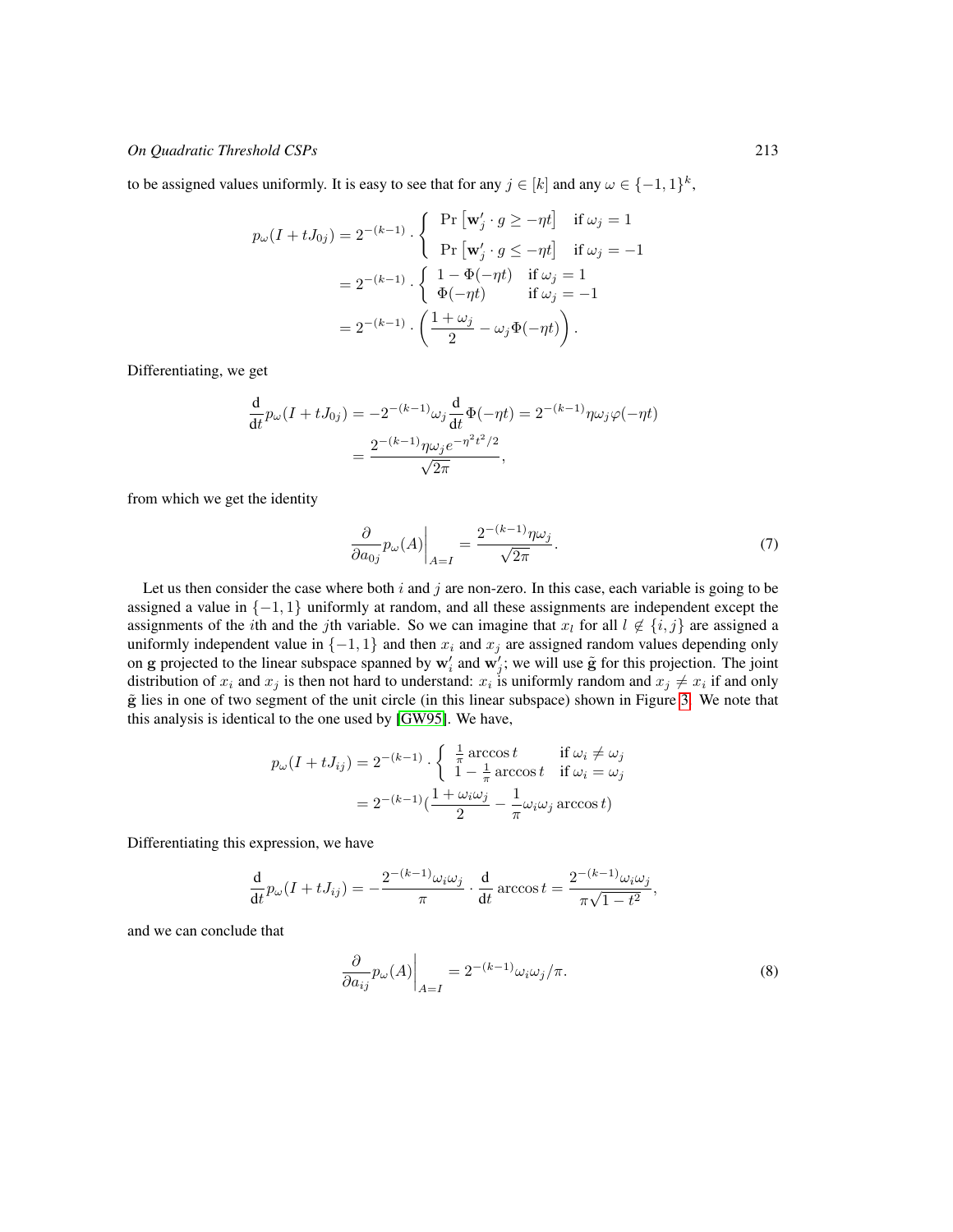<span id="page-9-2"></span> $\Box$ 



<span id="page-9-1"></span>Fig. 3: The joint distribution of  $x_i$  and  $x_j$ : If  $\tilde{g} / ||\tilde{g}||_2$  is in the thickly drawn arcs then  $x_i \neq x_j$ .

Now combining [\(6\)](#page-7-1) with [\(7\)](#page-8-0) and [\(8\)](#page-8-1) we get,

$$
\frac{d}{d\epsilon} \Pr\left[ (x_1, \dots, x_k) \in P^{-1}(1) \right] = \sum_{\omega \in P^{-1}(1)} \sum_{i < j} \mathbf{v}_i \cdot \mathbf{v}_j \left. \frac{\partial}{\partial a_{ij}} p_{\omega}(A) \right|_{A=I}
$$
\n
$$
= \sum_{1 \le i \le k} \mathbf{v}_0 \cdot \mathbf{v}_i \frac{2^{-(k-1)} \eta}{\sqrt{2\pi}} \sum_{\omega \in P^{-1}(1)} \omega_i
$$
\n
$$
+ \sum_{1 \le i < j \le k} \mathbf{v}_i \cdot \mathbf{v}_j \frac{2^{-(k-1)}}{\pi} \sum_{\omega \in P^{-1}(1)} \omega_i \omega_j
$$
\n
$$
= \sum_{1 \le i \le k} \mathbf{v}_0 \cdot \mathbf{v}_i \frac{2\eta}{\sqrt{2\pi}} \mathbb{E} \left[ \omega_i P(\omega) \right] + \sum_{1 \le i < j \le k} \mathbf{v}_i \cdot \mathbf{v}_j \frac{2}{\pi} \mathbb{E} \left[ \omega_i \omega_j P(\omega) \right]
$$
\n
$$
= \frac{2\eta}{\sqrt{2\pi}} \sum_{i=1}^k \widehat{P}(\{i\}) \mathbf{v}_0 \cdot \mathbf{v}_i + \frac{2}{\pi} \sum_{i < j} \widehat{P}(\{i, j\}) \mathbf{v}_i \cdot \mathbf{v}_j.
$$

Which completes the proof.

Now, the inner products  $v_i \cdot v_j$  are equal to the moments of the local distributions  $I_{\{i,j\},*}$ , which in turn agree with those of the local distribution  $I_{[k],\ast}.$  It follows that,

$$
\frac{2\eta}{\sqrt{2\pi}}\sum_{i=1}^{k}\widehat{P}(\{i\})\mathbf{v}_{0}\cdot\mathbf{v}_{i} + \frac{2}{\pi}\sum_{i (9)
$$

<span id="page-9-0"></span>Thus, in order for the derivative in [\(5\)](#page-7-0) to be positive for all possible values of the  $v_i$ 's (that have SDP objective value 1), it is necessary and sufficient that  $\frac{2\eta}{\sqrt{2}}$  $\frac{2m}{2\pi}P^{-1}(\omega) + \frac{2}{\pi}P^{-2}(\omega)$  is positive for every  $\omega \in P^{-1}(1)$ . This leads us to the following Theorem formulating a condition under which our rounding algorithm works.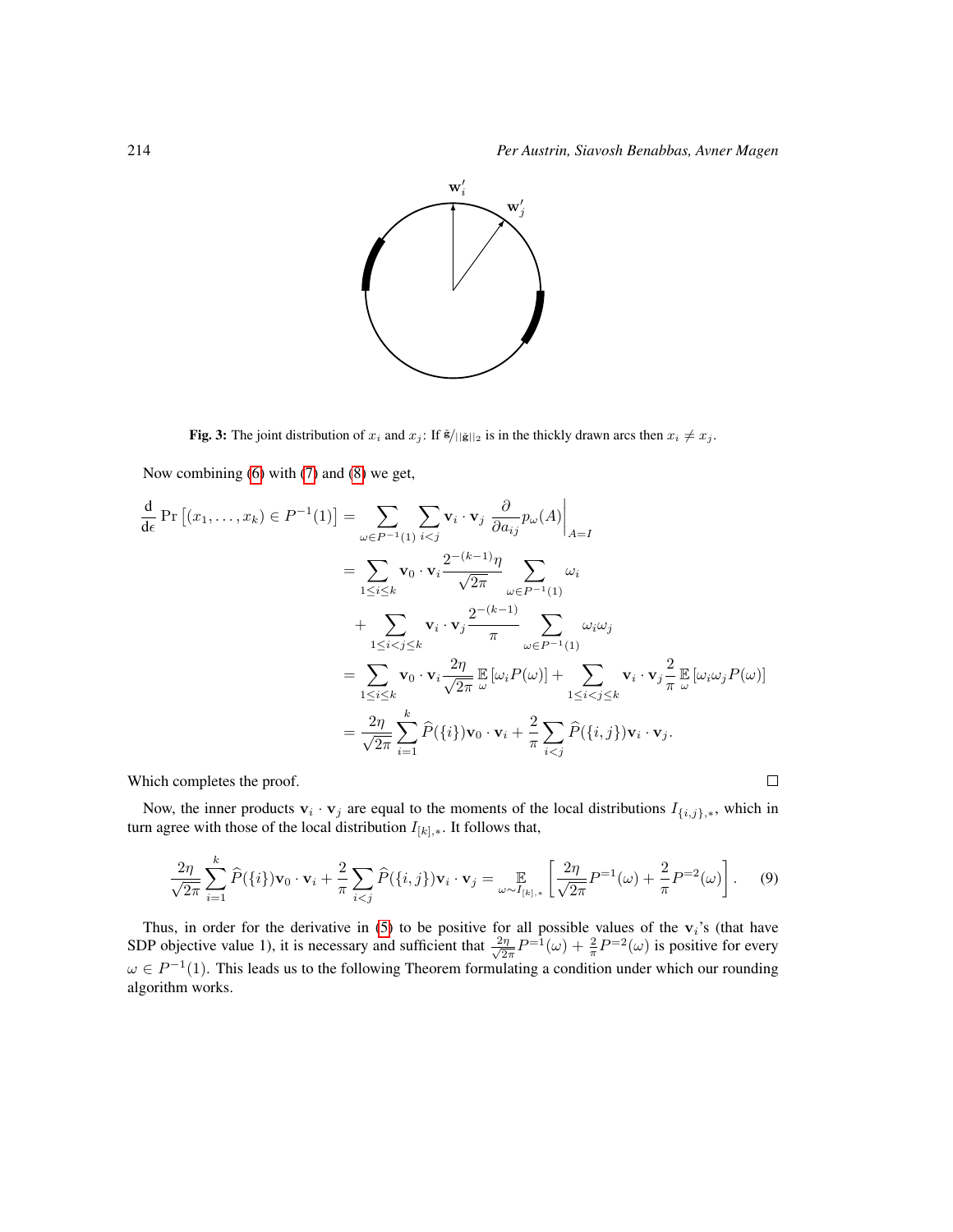**Theorem 4.** *Suppose that there exists an*  $\eta \in \mathbb{R}$  *such that* 

<span id="page-10-0"></span>
$$
\frac{2\eta}{\sqrt{2\pi}}P^{-1}(\omega) + \frac{2}{\pi}P^{-2}(\omega) > 0
$$
\n(10)

*for every*  $\omega \in P^{-1}(1)$ *. Then P is approximable.* 

As mentioned in the Techniques section, this theorem is not new. It was previously found by Hast [\[Has05\]](#page-21-4). However, his algorithm and analysis are completely different from ours (using different algorithms to optimize the linear and quadratic parts of the predicate, and case analysis depending on the behaviour of the integral solution). We believe that our algorithm is simpler and considerably more direct.

The general strategy for the proof, which can be found below, is as follows. We will concentrate on a clause that is almost satisfied by the SDP solution. By Equation [10](#page-10-0) and Theorem [3](#page-7-2) the first derivative of the probability that this clause is satisfied by the rounded solution is at least some positive global constant (say  $\delta$ ) at  $\epsilon = 0$ . We will then show that for small enough  $\epsilon$  the second derivative of this probability is bounded in absolute value by, say, Γ at any point in  $[0, \epsilon]$ . Now we can apply Taylor's theorem to show that if  $\epsilon$  is small enough the probability of success is at least  $\frac{|P^{-1}(1)|}{2^k}$  $\frac{2^{k-1}(1)}{2^{k}} + \delta \epsilon - \Gamma \epsilon^2 / 2$  which for  $\epsilon = \delta / \Gamma$  is at least  $\frac{|P^{-1}(1)|}{2^k}$  $\frac{1}{2^k}$  +  $\delta^2/2\Gamma$ .

**Proof of Theorem [4:](#page-9-0)** Consider the optimal vector solution  $v_1, \ldots, v_n \in S^n$ . Note that the optimal *integral* solution will have objective value no more than that of  $\mathbf{v}_0, \ldots, \mathbf{v}_n$ . So if we fix a constant  $\delta_2$ , we can always assume that the vector solution achieves objective value at least  $1 - \delta_2$ . Otherwise, a random assignment to the variables will achieve an objective value of  $\frac{|P^{-1}(1)|}{2^k}$  $\frac{1}{2^{k}}$  and approximation factor  $|P^{-1}(1)|$  $\frac{1}{2^k}$  /(1 -  $\delta_2$ ) >  $\frac{|P^{-1}(1)|}{2^k}$  $\frac{1}{2^k}$  (1+ $\delta_2$ ). So, in this case even a random assignment shows that the predicate is not approximation resistant. From here on we assume that the vector solution achieves an objective value of  $1 - \delta_2$ , where  $\delta_2$  is some constant to be set later. Now, applying a simple Markov type inequality one can see that at least a  $1-\sqrt{\delta_2}$  fraction of the clauses must have SDP value at least  $1-\sqrt{\delta_2}$ . Consider one such clause, say  $P(x_1, \ldots, x_k)$ . We will show that the probability that this clause is satisfied by the rounded solution is slightly more than  $\frac{|P^{-1}(1)|}{2^k}$  $\frac{(1)}{2^k}$ .

Let  $\delta_1 > 0$  be the minimum value of the left hand side of [\(10\)](#page-10-0) over all  $\omega \in P^{-1}(1)$ , and let s denote its minimum over all  $\omega \in \{-1,1\}^k$ . By Theorem [3](#page-7-2) and [\(9\)](#page-9-2), we have

$$
\frac{\mathrm{d}}{\mathrm{d}\epsilon} \Pr\left[ (x_1, \dots, x_k) \in P^{-1}(1) \right] = \frac{2\eta}{\sqrt{2\pi}} \sum_{j>0} \widehat{P}(\{j\}) \mathbf{v}_j \cdot \mathbf{v}_0 + \frac{2}{\pi} \sum_{0 < i < j} \widehat{P}(\{i, j\}) \mathbf{v}_i \cdot \mathbf{v}_j
$$
\n
$$
= \mathop{\mathbb{E}}_{\omega \sim I_{\{k\},*}} \left[ \frac{2\eta}{\sqrt{2\pi}} P^{-1}(\omega) + \frac{2}{\pi} P^{-2}(\omega) \right]
$$
\n
$$
\geq (1 - \sqrt{\delta_2}) \delta_1 + \sqrt{\delta_2} s \geq \delta_1 / 2
$$

where the last step holds provided  $\delta_2$  is sufficiently small<sup>[\(iv\)](#page-10-1)</sup> compared to  $\delta_1$  and s. This shows that the first derivative (at  $\epsilon = 0$ ) of the probability that P is satisfied by the rounded solution is bounded from below by the constant  $\delta_1/2$ .

<span id="page-10-1"></span><sup>(</sup>iv) In particular, if  $\delta_2 \leq \delta_1^2/4(\delta_1 - \min(s, 0))^2$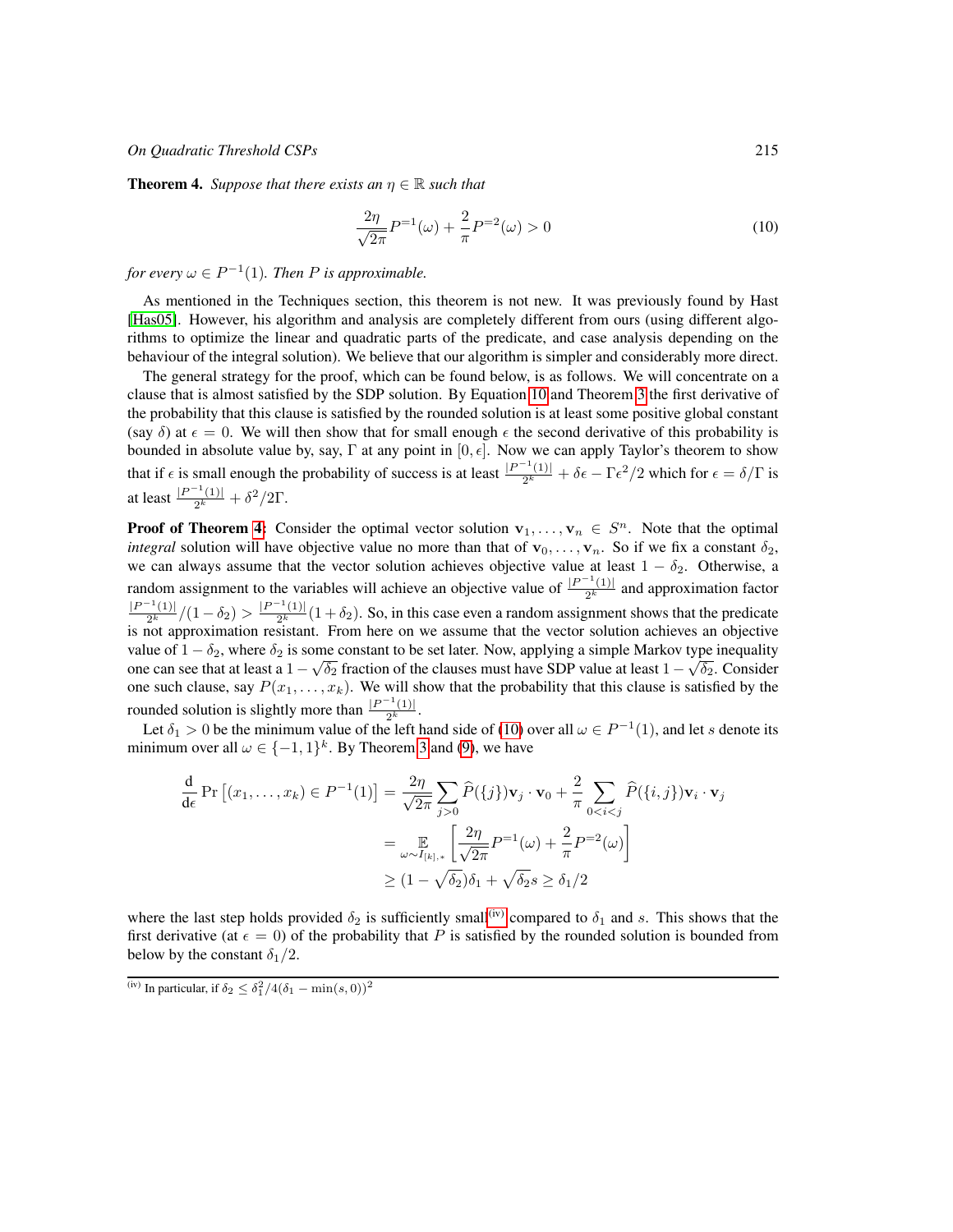All that remains is to show that the second derivative of this probability can not be too large in absolute value. We will need the following lemma about the second derivative of the orthant probability of normal random variables.

<span id="page-11-0"></span>**Lemma 5.** *For fixed k, define the function*  $\text{ort}(\nu, \Sigma)$  *as the* orthant probability *of the multivariate normal* distribution with mean  $\nu$  and covariance matrix  $\Sigma$ , where  $\nu \in \mathbb{R}^{\tilde{k}}$  and  $\Sigma_{k\times k}$  is a positive semidefinite *matrix. That is,*

$$
ort(\nu, \Sigma) \stackrel{\text{def}}{=} \Pr_{\mathbf{x} \sim N(\nu, \Sigma)} [\mathbf{x} \ge 0].
$$

*There exists a global constant*  $\Gamma$  *that upper bounds all the second partial derivatives of* ort() *when*  $\Sigma$  *is close to* I. In particular, for all k, there exist  $\kappa > 0$  and  $\Gamma$ , such that for all  $i_1, j_1, i_2, j_2 \in [k]$ , all vectors  $\nu \in \mathbb{R}^k$  and all positive definite matrices  $\Sigma_{k \times k}$  satisfying

$$
|I-\Sigma|_{\infty},|\nu|_{\infty}<\kappa,
$$

*we have,*

$$
\left| \frac{\partial^2}{\partial \Sigma_{i_1 j_1} \partial \Sigma_{i_2 j_2}} \text{ort}(\nu, \Sigma) \right| < \Gamma,
$$
\n
$$
\left| \frac{\partial^2}{\partial \Sigma_{i_1 j_1} \partial \nu_{i_2}} \text{ort}(\nu, \Sigma) \right| < \Gamma,
$$
\n
$$
\left| \frac{\partial^2}{\partial \nu_{i_1} \partial \nu_{i_2}} \text{ort}(\nu, \Sigma) \right| < \Gamma.
$$

The proof of this lemma is rather technical, but the general outline is as follows. First we write down the orthant probability as an integral of the probability density function over the positive orthant. Then we observe that each of the inner integrals as well as the probability density function and their partial derivatives are continuous, so we can apply Leibniz's integral rule iteratively to move the differentiation under the integral. We then differentiate the probability density function and the result will be in the form of the expectation of a degree 2 expression in  $x_i$ 's under the same distribution. We can then bound these expression in terms of the means and correlations of the variables. For the interested reader a full proof is presented in an appendix.

Now, similar to the proof of Theorem [3](#page-7-2) we can write,

$$
\frac{d^2}{d\epsilon^2} \Pr\left[ (x_1, \dots, x_k) \in P^{-1}(1) \right] = \frac{d}{d\epsilon} \sum_{\omega \in P^{-1}(1)} \sum_{0 \le i < j \le k} \mathbf{v}_i \cdot \mathbf{v}_j \frac{\partial}{\partial a_{ij}} p_{\omega}(A)
$$
\n
$$
= \sum_{\omega \in P^{-1}(1)} \sum_{0 \le i < j \le k} \mathbf{v}_i \cdot \mathbf{v}_j \sum_{0 \le i' < j' \le k} \mathbf{v}_{i'} \cdot \mathbf{v}_{j'} \frac{\partial^2}{\partial a_{ij} \partial a_{i'j'}} p_{\omega}(A). \tag{11}
$$

One can think of  $g \cdot w_1 + \eta w_0 \cdot w_1$ ,  $g \cdot w_1 + \eta w_0 \cdot w_2$ , ... as a set of joint Gaussian random variables. In particular for a fixed  $\omega$  define  $\nu \in \mathbb{R}^n$  and a positive definite matrix  $\Sigma_{k \times k}$  as,

<span id="page-11-1"></span>
$$
\forall 1 \leq i \leq k \qquad \qquad \nu_i = \eta A_{0i} \omega_i = \epsilon \eta \omega_i \mathbf{v}_0 \cdot \mathbf{v}_i
$$

$$
\forall 1 \leq i \leq k \qquad \qquad \Sigma_{ii} = 1
$$

$$
\forall 1 \leq i < j \leq k \qquad \qquad \Sigma_{ij} = \Sigma_{ji} = A_{ij} \omega_i \omega_j = \epsilon \omega_i \omega_j \mathbf{v}_i \cdot \mathbf{v}_j
$$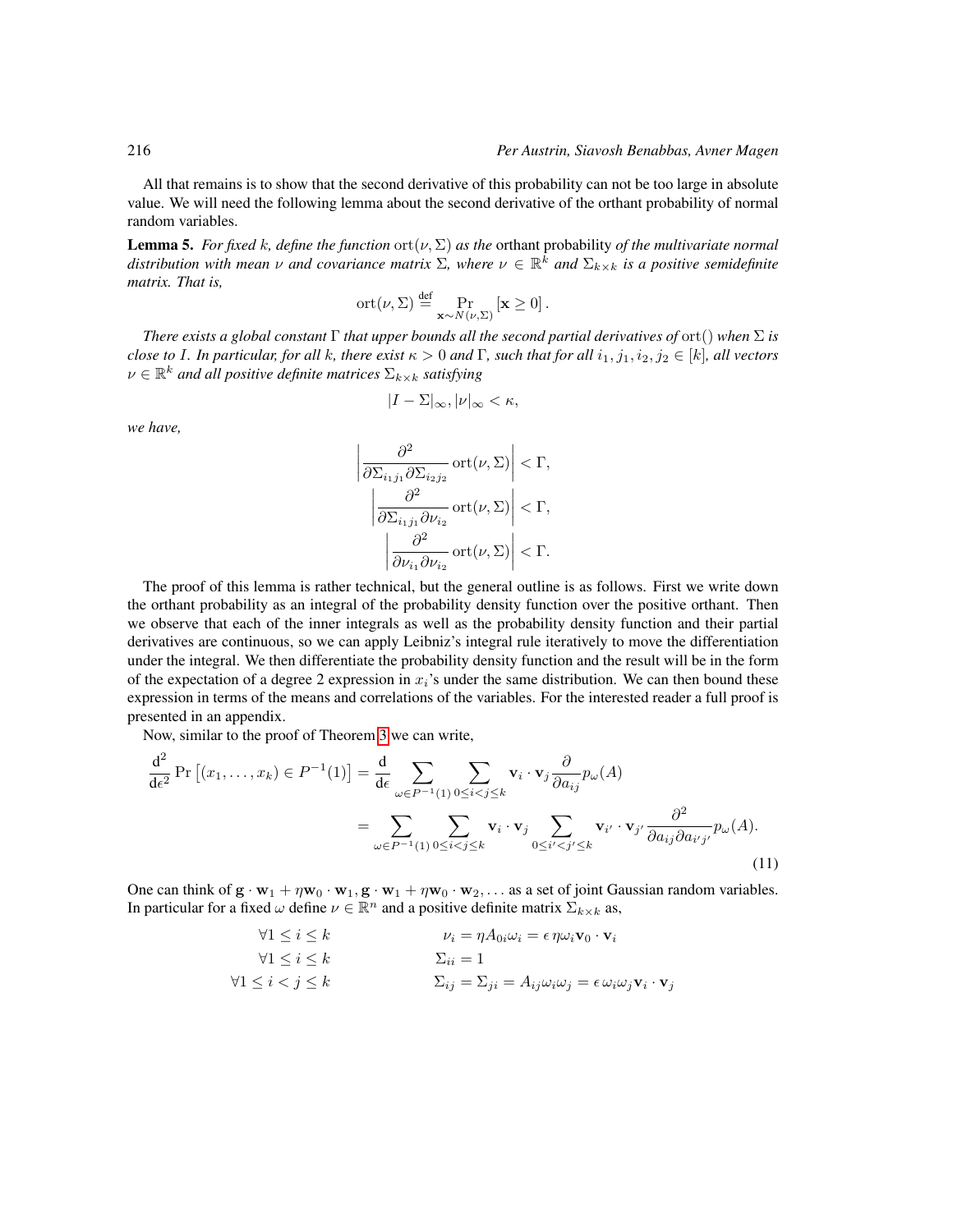It is easy to verify that  $p_\omega(A)$  is indeed the orthant probability of Gaussian distribution with mean  $\nu$  and correlation matrix Σ. So according to Lemma [5](#page-11-0) and [\(11\)](#page-11-1) for  $\epsilon \le \min(\kappa, \kappa/|\eta|)$ ,

$$
\left|\frac{\mathrm{d}^2}{\mathrm{d}\epsilon^2}\Pr\left[(x_1,\ldots,x_k)\in P^{-1}(1)\right]\right|\leq 2^k k^4 \Gamma,
$$

where  $2^k k^4$  is a bound on the number of terms in [\(11\)](#page-11-1) and  $\kappa$  and  $\Gamma$  are constants only depending on k. Now for every such  $\epsilon_0$  according to Taylor's theorem for some  $0 \leq \epsilon' \leq \epsilon_0$ ,

$$
\Pr\left[(x_1, \dots, x_k) \in P^{-1}(1)\right]\Big|_{\epsilon=\epsilon_0} = \frac{|P^{-1}(1)|}{2^k} + \epsilon_0 \frac{d}{d\epsilon} \Pr\left[(x_1, \dots, x_k) \in P^{-1}(1)\right]\Big|_{\epsilon=0}
$$

$$
+ \frac{\epsilon_0^2}{2} \frac{d^2}{d\epsilon^2} \Pr\left[(x_1, \dots, x_k) \in P^{-1}(1)\right]\Big|_{\epsilon=\epsilon'}
$$

$$
\ge \frac{|P^{-1}(1)|}{2^k} + \epsilon_0 \delta_1/2 - \epsilon_0^2 2^k k^4 \Gamma/2.
$$

Setting  $\epsilon_0$  appropriately<sup>[\(v\)](#page-12-1)</sup>, this is at least  $\frac{|P^{-1}(1)|}{2^k}$  $\frac{1}{2^k} + \delta_3$  for  $\delta_3 = \epsilon_0 \delta_1/4$  (which crucially does *not* depend on  $\delta_2$ ). This shows that each clause for which the vector solution gets a value of  $(1 - \sqrt{\delta_2})$  is going to be satisfied by the rounded solution with probability at least  $\frac{|P^{-1}(1)|}{2^k}$  $\frac{1}{2^{k}}$  +  $\delta_3$ . As these constitute a  $1 - \sqrt{\delta_2}$ fraction of all clauses, the overall expected value of the objective function for the rounded solution is at least

$$
\left(1-\sqrt{\delta_2}\right)\left(\frac{|P^{-1}(1)|}{2^k}+\delta_3\right)\geq \frac{|P^{-1}(1)|}{2^k}+\delta_3-\sqrt{\delta_2}.
$$

If we set  $\delta_2 < (\delta_3/2)^2$ , this is at least  $\frac{|P^{-1}(1)|}{2^k}$  $\frac{1}{2^k} + \delta_3/2$ , which provides a lower bound on the approximation ratio of the algorithm on instances with optimal value at least  $1 - \delta_2$ . This completes the proof.  $\Box$ 

# <span id="page-12-0"></span>4 Signs of Symmetric Quadratic Polynomials

In this section we study signs of symmetric quadratic polynomials, and give a proof of Theorem [1.](#page-2-1) Consider a predicate  $P: \{-1,1\}^k \to \{0,1\}$  that is the sign of a symmetric quadratic polynomial with no constant term, i.e.,

$$
P(x) = \frac{1 + \text{sign}\left(\alpha \sum_{i} x_i + \beta \sum_{i < j} x_i x_j\right)}{2}
$$

for some constants  $\alpha$  and  $\beta$ . We would like to apply the  $(\epsilon, \eta)$ -rounding scheme to MAX CSP(P), which in turn requires us to understand the low-degree Fourier coefficients of P. Note that because of symmetry, the value of a Fourier coefficient  $P(S)$  depends only on  $|S|$ .

We will prove that "morally"  $\beta$  has the same sign as the degree-2 Fourier coefficient of P and that if one of them is 0 then so is the other. This statement is not quite true (consider for instance the predicate  $P(x_1, x_2) = \frac{1 + \text{sign}(x_1 + x_2)}{2} = \frac{1 + x_1 + x_2 + x_1 x_2}{4}$ , however it is always true that by slightly adjusting  $\beta$ (without changing  $P$ ), we can assure that this is the case.

<span id="page-12-2"></span><span id="page-12-1"></span><sup>&</sup>lt;sup>(v)</sup>  $\epsilon_0 = \min(\kappa, \kappa/|\eta|, 2^{-k}k^{-2}\delta_1/2\Gamma)$  will do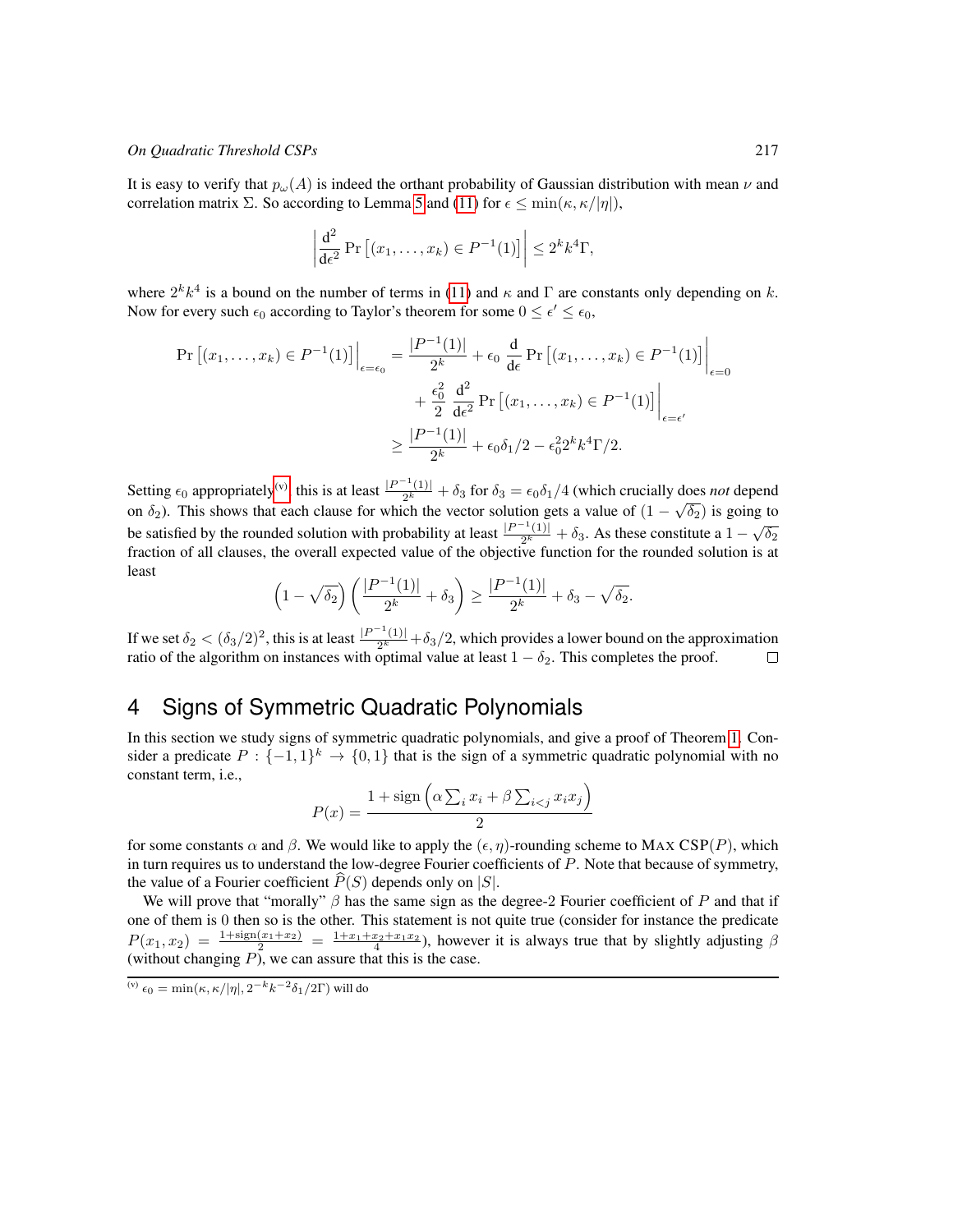**Theorem 6.** *For any P of the above form, there exists*  $\beta'$  *with the property that*  $\beta' \cdot \hat{P}(\{1,2\}) \ge 0$  *and*  $\beta' = 0$  *iff*  $\widehat{P}(\{1, 2\}) = 0$ *, satisfying* 

$$
P(x) = \frac{1 + \operatorname{sign}\left(\alpha \sum x_i + \beta' \sum x_i x_j\right)}{2}.
$$

Proof: Let us define

$$
P_{\beta}(x) = \frac{1 + \text{sign}(\alpha \sum x_i + \beta \sum x_i x_j)}{2}
$$

where we consider  $\alpha$  fixed and  $\beta$  as a variable. First, we have the following claim:

<span id="page-13-0"></span>**Claim 1.**  $P_\beta(\{1,2\})$  *is a monotonically non-decreasing function in*  $\beta$ *. Furthermore, if*  $P_{\beta_1} \neq P_{\beta_2}$  *then*  $P_{\beta_1}(\{1,2\}) \neq P_{\beta_2}(\{1,2\}).$ 

**Proof:** Fix two arbitrary values  $\beta_1 < \beta_2$  of  $\beta$ , and let  $\Delta P : \{-1,1\}^k \to \{-1,0,1\}$  be the difference  $\Delta P = P_{\beta_2} - P_{\beta_1}$ . Consider an input  $x \in \{-1,1\}^k$ . It follows from the definition of  $P_\beta$  that if  $\Delta P(x) > 0$ then  $\sum_{i < j} x_i x_j > 0$ , and similarly if  $\Delta P(x) < 0$  then  $\sum_{i < j} x_i x_j < 0$ . Now since  $\Delta P$  is symmetric, the level-2 Fourier coefficient of  $\Delta P$  equals,

$$
\widehat{\Delta P}(\{1,2\}) = \frac{1}{\binom{n}{2}} \sum_{i < j} \widehat{\Delta P}(\{i,j\}) = \frac{1}{\binom{n}{2}} \mathbb{E} \left[ \Delta P(x) \sum_{i < j} x_i x_j \right] \ge 0,
$$

with equality holding only if  $\Delta P$  is zero everywhere, i.e., if  $P_{\beta_1} = P_{\beta_2}$ . This completes the proof of the Claim.  $\Box$ 

Suppose first that either  $\alpha = 0$  or k is odd. It is easy to check that in these two cases,  $\widehat{P}_0({1, 2}) = 0$ (if  $\alpha = 0$  the function  $P_0$  is constant, and if  $\alpha \neq 0$  but k is odd the function  $P_0$  is odd so its Fourier coefficients of size 2 are zero). Consider the set of values  $B = \{ \beta | P_{\beta}(\{1,2\}) = 0 \}$ . From Claim [1](#page-13-0) it follows that  $B$  is an interval (though it is possible for this interval to consist of a single point) and that the function  $P_\beta$  is the same for all  $\beta \in B$ . For  $\beta < 0$ ,  $\beta \notin B$ , Claim [1](#page-13-0) shows that  $P_\beta(\{1,2\}) < 0$  and so has the same sign as  $\beta$ , and similarly for  $\beta > 0$ ,  $\beta \notin B$ . For  $\beta \in B$  we see that  $P_{\beta} = P_0$  and thus we can set  $\beta'=0.$ 

The remaining case is that of even k, and  $\alpha \neq 0$ . Notice that if  $|\beta|$  is sufficiently small compared to  $|\alpha|$ , say,  $|\beta| \leq |\alpha|/k^2$ , then  $P_\beta(x)$  only differs from  $P_0(x)$  on balanced inputs (i.e., having  $\sum x_i = 0$ ). Let B be the set of all such sufficiently small  $\beta$ 's. For  $\beta \in B$ , the only contribution to  $\widehat{P}_{\beta}(\{1,2\})$  comes from points x that are balanced (i.e., having  $\sum x_i = 0$ ). The reason is that for all other x, the contribution  $\text{sign}(\alpha \sum x_i)x_1x_2$  to  $P_0(\{1,2\})$  is cancelled by the contribution from the point  $-x$ .

For balanced points, we have  $\sum_{i < j} x_i x_j = 2\binom{n/2}{2} - (n/2)^2 = -\frac{n}{2} < 0$  and therefore  $\text{sign}(\alpha \sum x_i +$  $\beta \sum x_i x_j$ ) = sign(- $\beta$ ), implying

$$
\sum_{i < j} \widehat{P}_{\beta}(\{i, j\}) = 2^{-k} \sum_{x: \sum x_i = 0} \sum_{i < j} \text{sign}(-\beta) x_i x_j,
$$

which has the same sign as  $-\text{sign}(-\beta)$ . Thus we see that if  $\beta > 0$ ,  $\beta \in B$  we have  $\widehat{P}_{\beta}(\{1,2\}) > 0$ , and if  $\beta \leq 0$ ,  $\beta \in B$  we have  $\widehat{P}_{\beta}(\{1,2\}) < 0$ .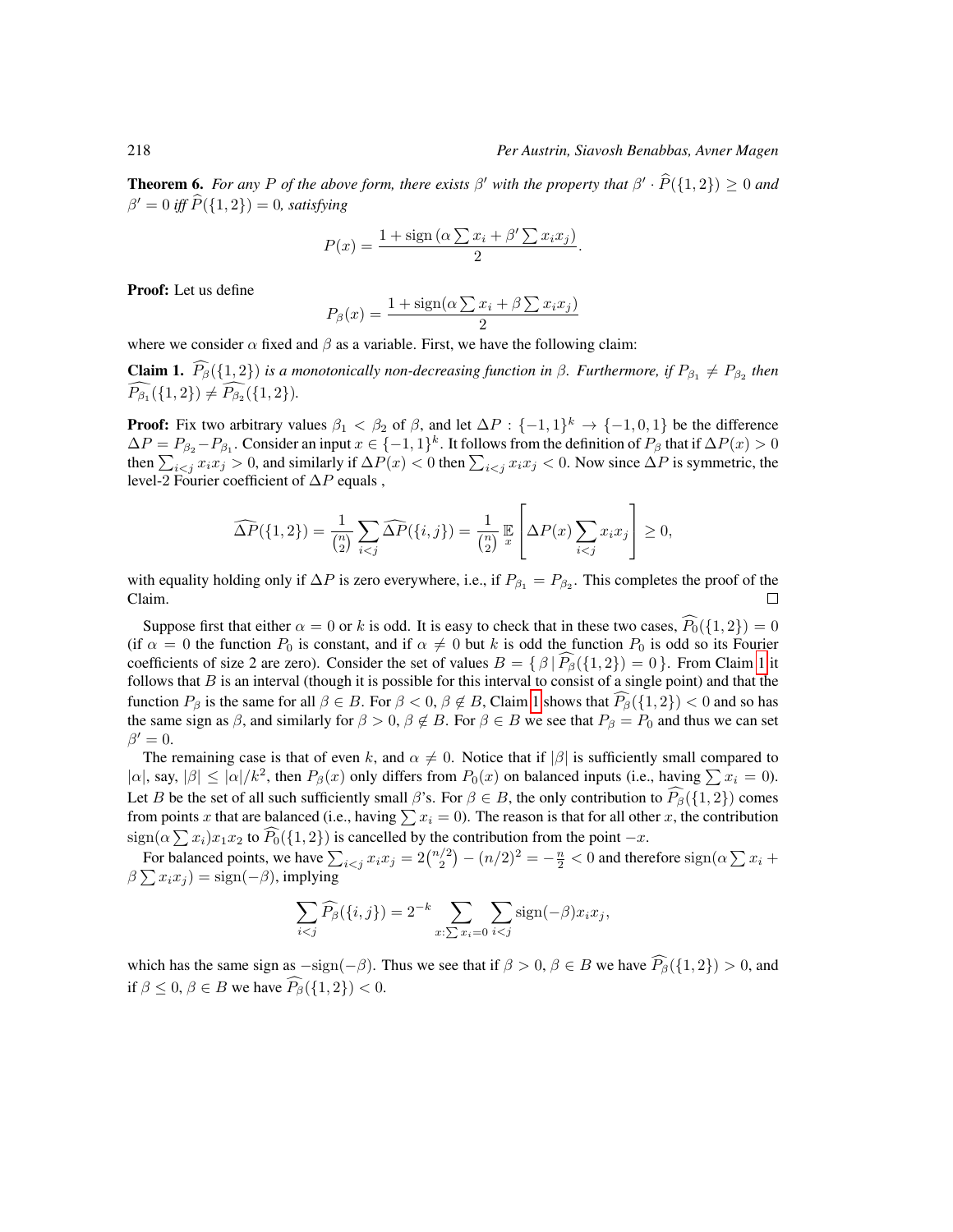From Claim [1](#page-13-0) it follows that whenever  $\beta \neq 0$  (not necessarily in B) we can simply take  $\beta' = \beta$ , and that when  $\beta = 0$  we can take  $\beta'$  to be a negative value close to 0 (e.g.,  $\beta' = -|\alpha|/k^2$ ).  $\Box$ 

We are now ready to prove Theorem [1.](#page-2-1)

**Theorem [1](#page-2-1)** (restated). Let  $P: \{-1,1\}^k \to \{0,1\}$  be a predicate that is of the form  $P(x) = \frac{1+\text{sign}(Q(x))}{2}$ *where* Q *is a symmetric quadratic polynomial with no constant term. Then* P *is not approximation resistant.*

**Proof:** Without loss of generality, we can take  $Q(x) = \alpha \sum x_i + \beta \sum x_i x_j$  where  $\beta$  satisfies the property of  $\beta'$  in Theorem [6.](#page-12-2)

If  $\widehat{P}(\{1, 2\}) = \beta = 0$ , we set  $\eta = \alpha/\widehat{P}(\{1\})$  (note that in this case we can assume that  $\alpha$ , and hence also  $\widehat{P}(\{1\})$  is non-zero as otherwise P is the trivial predicate that is always false). We then have, for every  $x \in P^{-1}(1)$ ,

$$
\frac{2\eta}{\sqrt{2\pi}}P^{-1}(x) + \frac{2}{\pi}P^{-2}(x) = \frac{2\alpha}{\sqrt{2\pi}}\sum x_i,
$$

which is positive by the definition of P. If  $\widehat{P}(\{1, 2\}) \neq 0$ , we set  $\eta = \sqrt{\frac{2}{\pi}} \frac{\alpha}{\widehat{P}(\{1, 2\})}$  $\frac{\alpha}{\widehat{P}(\{1\})} \cdot \frac{P(\{1,2\})}{\beta}$ . In this case for every  $x \in P^{-1}(1)$ ,

$$
\frac{2\eta}{\sqrt{2\pi}}P^{-1}(x) + \frac{2}{\pi}P^{-2}(x) = \frac{2P(\{1,2\})}{\pi\beta}\left(\alpha\sum x_i + \beta\sum x_i x_j\right) > 0,
$$

since  $\beta$  agrees with  $\widehat{P}({1, 2})$  in sign and  $Q(x) > 0$ . In either cases, using Theorem [4](#page-9-0) and the respective choices of  $\eta$  we conclude that P is approximable. choices of  $\eta$  we conclude that  $P$  is approximable.

# <span id="page-14-0"></span>5 Monarchy

In this section we prove that for  $k > 4$  the Monarchy predicate is not approximation resistant. Notice that Monarchy is defined only for  $k > 2$ , and that the case  $k = 3$  coincides with the predicate majority that is known not to be approximation resistant. Further, the case  $k = 4$  is handled by [\[Has05\]](#page-21-4).<sup>[\(vi\)](#page-14-1)</sup>

Just like the algorithm of Theorem [4](#page-9-0) we first solve the natural semidefinite program of Monarchy, and then use a rounding algorithm to construct an integral solution out of the vectors. The rounding algorithm, which is given in Figure [4,](#page-15-0) has two parameters  $\epsilon > 0$  and an odd positive integer  $\ell$ , both depending on k. These will be fixed in the proof.

Remark 1. *As the reader may have observed, the "geometric" power of SDP is not used in the rounding scheme in Figure [4,](#page-15-0) and indeed a linear programming relaxation of the problem would suffice for the algorithm we propose. However, in the interest of consistency and being able to describe the techniques in a language comparable to Theorem [1](#page-2-1) we elected to use the SDP framework.*

<span id="page-14-1"></span><sup>(</sup>vi) In the notation of [\[Has05\]](#page-21-4), Monarchy on 4 variables is the predicate  $0000000101111111$ , which is listed as approximable in Table 6.6. We remark that this is not surprising since Monarchy in this case is simply a majority in which  $x_1$  serves as a tie-breaker variable.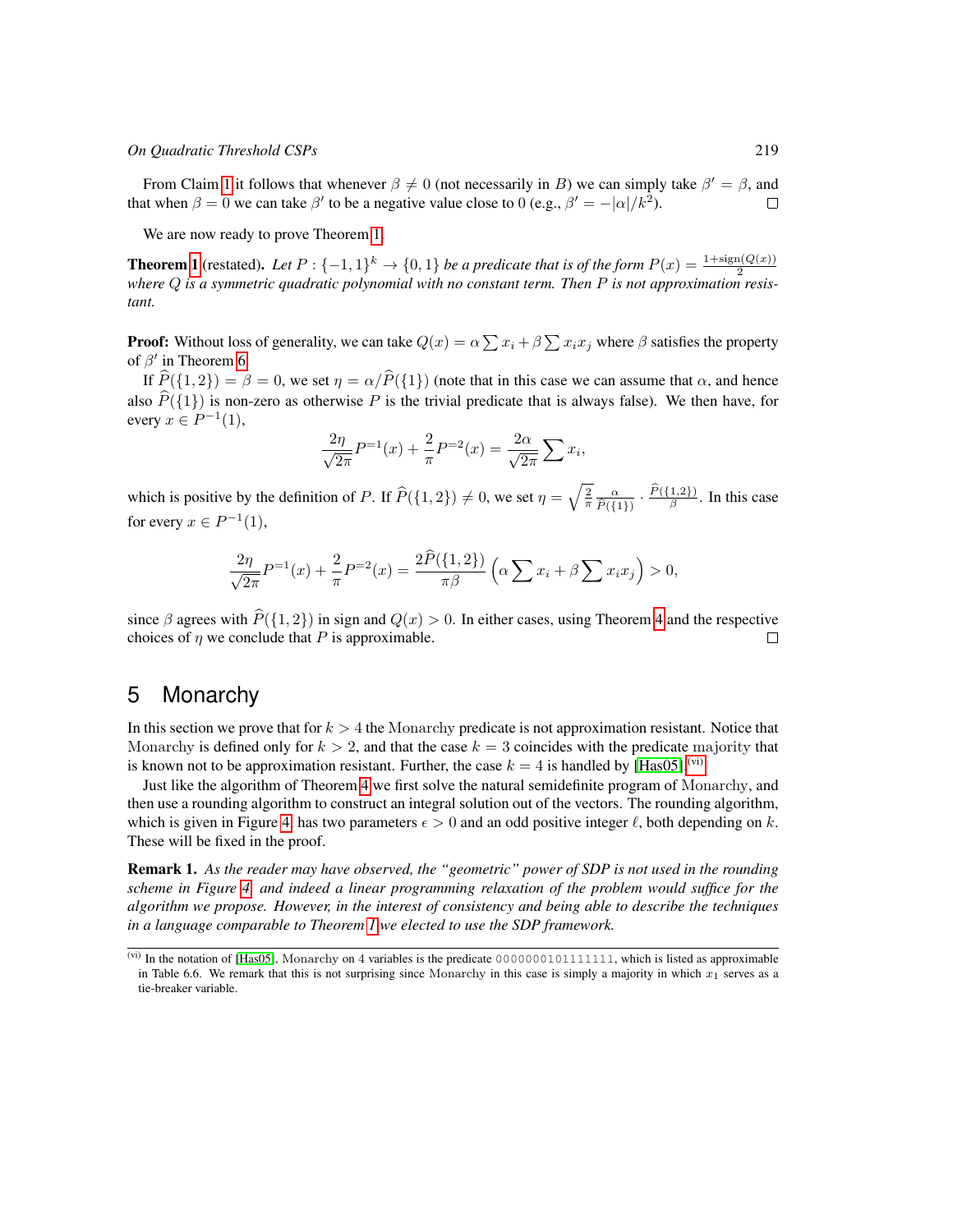<span id="page-15-0"></span>Fig. 4: Rounding SDP solutions for Monarchy

INPUT: "biases"  $b_1 = \mathbf{v}_0 \cdot \mathbf{v}_1, \ldots, b_n = \mathbf{v}_0 \cdot \mathbf{v}_n$ . PARAMETERS: An odd integer  $\ell$  and  $\epsilon \in [0, 1]$ . OUTPUT:  $x_1, \ldots, x_n \in \{-1, 1\}.$ 1. Choose a parameter  $\tau \in [1/(2k^2), 1/k^2]$  uniformly at random. 2. For all  $i$ , (a) If  $b_i > 1 - \tau$  or  $b_i < -1 + \tau$ , set  $x_i$  to 1 or  $-1$  respectively. (b) Otherwise, set  $x_i$  (independent of all other  $x_j$ 's), randomly to  $-1$  or 1 such that  $\mathbb{E}[x_i] = \epsilon \overline{b}_i^{\ell}$ . In particular, set  $x_i = 1$  with probability  $(1 + \epsilon b_i^{\ell})/2$  and  $x_i = -1$  with probability  $(1 - \epsilon b_i^{\ell})/2$ .

We will first discuss the intuition behind the analysis of the algorithm ignoring, for now, the greedy ingredient (2a above). Notice that for  $\epsilon = 0$  the rounding gives a uniform assignment to the variables, hence the expected value of the obtained solution is  $1/2$ . As long as  $\epsilon > 0$  is small enough, the probability of success for a clause is essentially only affected by the degree-one Fourier coefficients of Monarchy. Now, fix a clause and assume that the SDP solution completely satisfies it. Specifically, consider the clause Monarchy $(x_1, \ldots, x_k)$ , and define  $b_1, \ldots, b_k$  as the corresponding biases. As the analysis will show, the rounding scheme above satisfies Monarchy $(x_1, \ldots, x_k)$  with a probability that is essentially  $1/2$  plus some *positive linear combination* of the  $\epsilon b_i^{\ell}$ . Our objective is then to fix  $\ell$  that would make the value of this combination positive (and independent from *n*). It turns out that the maximal  $b_i$  in magnitude (call it  $b_j$ ) is always positive in this case. Oversimplifying, imagine that  $|b_j| \ge |b_i| + \xi$  for all i different than j where  $\xi$  is some positive constant. In this setting it is easy to take  $\ell$  (a function of k) that makes the effect of all  $b_i$  other than  $b_j$  vanish, ensuring a positive addition to the probability as desired so that overall the expected fraction of satisfied clauses is more than 1/2.

More realistically, the above slack  $\xi$  does not generally exist. However, we can show that a similar condition holds provided that the  $|b_i|$  are bounded away from 1. This condition suffices to prove that the rounding algorithm works for clauses that do not have any variables with bias very close to  $\pm 1$ . The case where there are  $b_i$  that are very close to 1 in magnitude is where the greedy ingredient of the algorithm (2a) is used, and it can be shown that when  $\tau$  is roughly  $1/k^2$ , this ingredient works. In particular, we can show that for each clause, if rule (2a) is used to round one of the variables, it is used to round essentially every variable in the clause. Also, if this happens, the clause is going to be satisfied with high probability by the rounded solution.

The last complication stems from the fact that the clauses are generally not completely satisfied by the SDP solution. However, a standard averaging argument implies that it is enough to deal with clauses that are *almost* satisfied by the SDP solution. For any such clause the SDP induces a probability distribution on the variables that is mostly supported on satisfying assignments, compared to *only* on satisfying assignments in the above ideal setting. As such, the corresponding  $b_i$ 's can be thought of as a perturbed version of the biases in that ideal setting. Unfortunately, the greedy ingredient of the algorithm is very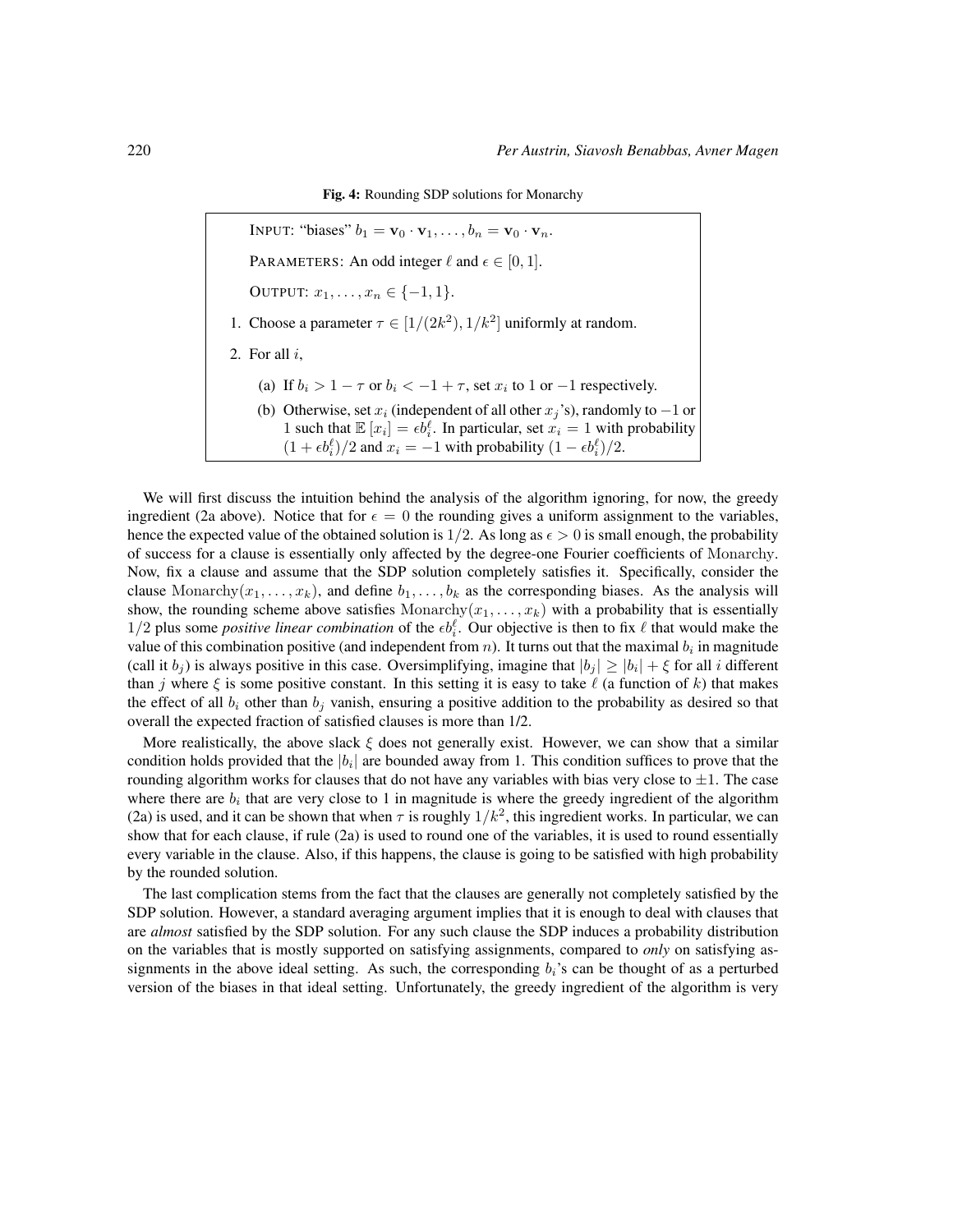sensitive to such small perturbations. In particular, if the biases are very close to the set threshold,  $\tau$ , a small perturbation can break the method. To avoid this, we choose the actual threshold randomly, and we manage to argue that only a small fraction of the clauses end up in such unfortunate configurations.

This completes the high level description of the proof of our second result.

Theorem [2](#page-3-1) (restated). *The predicate* Monarchy *is* not *approximation resistant.*

**Proof:** As in Theorem [4](#page-9-0) we can assume that the objective value of the SDP solution is at least  $1 - \delta$  for a fixed constant  $\delta$  to be set later, and we can focus on clauses with SDP value at least  $1 - \sqrt{\delta}$ . Again, as in Theorem [4](#page-9-0) we consider one of these constraints and without loss of generality assume that this constraint is on  $x_1, \ldots, x_k$ . Remember that the variables  $I_{[k],*}$  define a distribution, say  $\mu$ , on  $\{-1, 1\}^k$  such that

$$
\Pr_{y \sim \mu} \left[ \text{Monarchy}(y) = 1 \right] \ge 1 - \sqrt{\delta}, \qquad \forall i \qquad b_i = \mathop{\mathbb{E}}_{y \sim \mu} \left[ y_i \right].
$$

Given that we choose  $\tau$  uniformly at random in an interval of length  $1/(2k^2)$ , for any particular clause the probability that  $|b_1|$  is of distance less than  $2\sqrt{\delta}$  from  $1-\tau$  is at most  $8\sqrt{\delta}k^2$  and in particular, there are in expectation no more than a  $8\sqrt{\delta}k^2$  fraction of clauses for which the following does not hold.

$$
|b_1| \notin [1 - \tau - 2\sqrt{\delta}, 1 - \tau + 2\sqrt{\delta}].
$$
 (12)

We will assume that [\(12\)](#page-16-0) holds for our clause.

Given that  $\mu$  is almost completely supported on points that satisfy Monarchy, we will first prove a few properties of distributions supported on satisfying points of Monarchy.

<span id="page-16-3"></span>**Lemma 7.** For a distribution  $\nu$  on  $\{-1,1\}^k$ , completely supported on satisfying points of monarchy, i.e.,  $\Pr_{y \sim \nu}$  [Monarchy $(y) = 1$ ] = 1*, let* 

<span id="page-16-2"></span><span id="page-16-1"></span><span id="page-16-0"></span> $\forall i \qquad b_i \stackrel{\text{def}}{=} \mathop{\mathbb{E}}_{y \sim \nu} \left[ y_i \right].$ 

*Then,*

$$
\forall i > 1 \qquad b_i \ge -b_1,\tag{13}
$$

$$
\frac{1}{k-1}\sum_{i>1}b_i \ge -b_1 + (1+b_1)/(k-1). \tag{14}
$$

**Proof:** These two properties are linear conditions on the distribution, so if we check them for all points satisfying Monarchy they will follow for every distribution by convexity. They are two types of points in Monarchy<sup>-1</sup>(1). There is the point  $(-1, 1, \ldots, 1)$ , and there are points of the form  $(1, z_2, \ldots, z_n)$  where not all  $z_i$ 's are  $-1$ . One can check that [\(13-](#page-16-1)[14\)](#page-16-2) hold for both kinds of points.  $\Box$ √ √

We can write our distribution  $\mu$  as  $\mu = (1 (\delta)\mu_0 +$  $\delta\mu_1$  where  $\mu_0$  is a distribution completely supported on Monarchy<sup>-1</sup>(1) and  $\mu_1$  is a general distribution on  $\{-1,1\}^k$ . Notice that the biases of  $\mu_0$ satisfy the equations [\(13\)](#page-16-1) and [\(14\)](#page-16-2) while the biases of  $\mu_1$  do not falsify them with a margin bigger than 2, i.e. the left hand side will be no less than the right hand side minus 2. Lemma [7](#page-16-3) then immediately implies that for our  $\mu$  and  $b_1, \ldots, b_n$ ,

$$
\forall i > 1 \qquad b_i \ge -b_1 - 2\sqrt{\delta},\tag{15}
$$

<span id="page-16-5"></span><span id="page-16-4"></span>
$$
\frac{1}{k-1} \sum_{i>1} b_i \ge -b_1 + (1+b_1)/(k-1) - 2\sqrt{\delta}.
$$
 (16)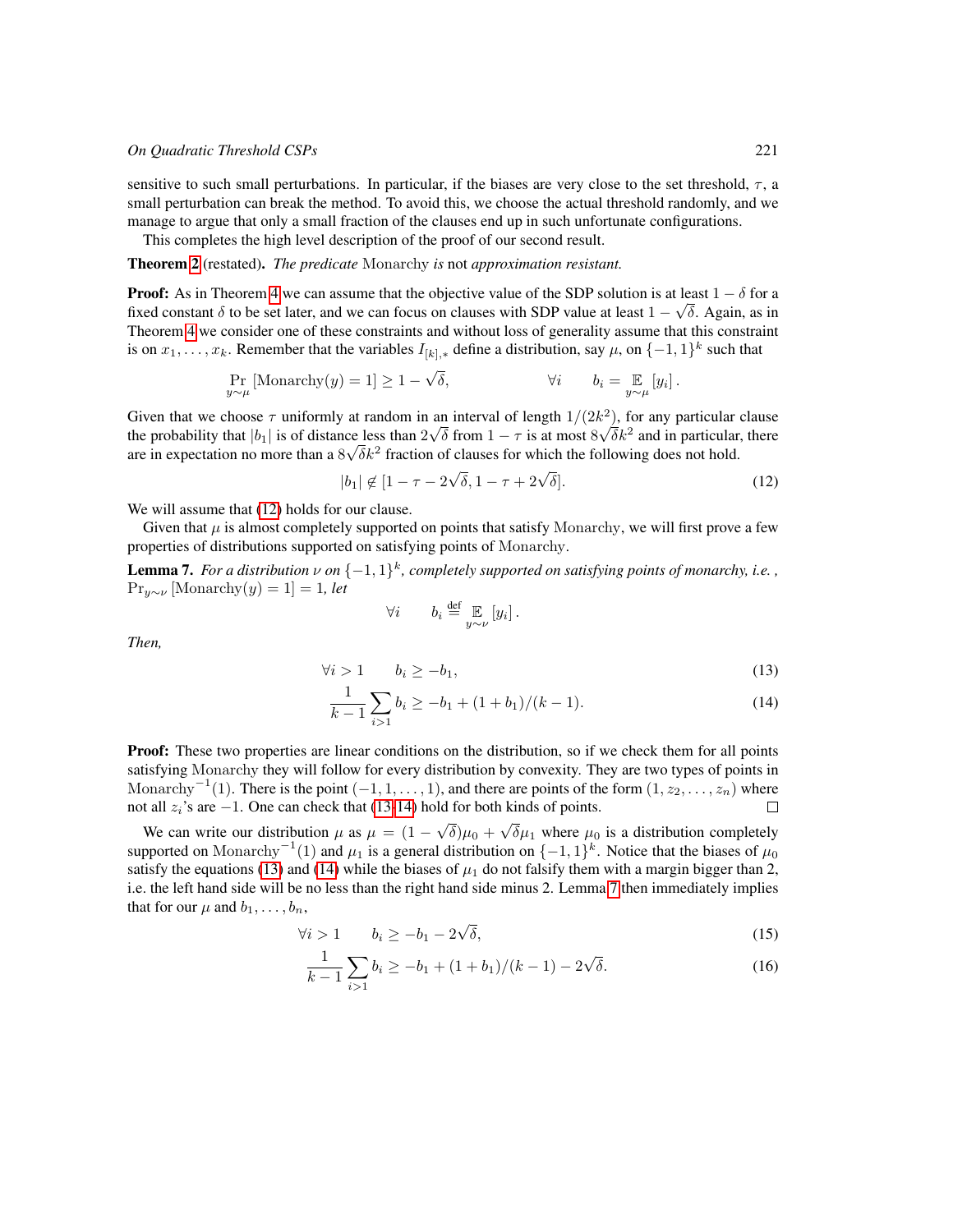$\Box$ 

We are now ready to prove the following lemma. It essentially shows that the deterministic rounding of the variables with big bias does not interfere with the randomized rounding of the rest of the variables. √

<span id="page-17-0"></span>Lemma 8. *For any clause for which the SDP value is at least* 1 − δ*, and* b<sup>1</sup> *satisfies the range requirement of [\(12\)](#page-16-0), one of the following happens,*

- *1.*  $x_1$  *is deterministically set to*  $-1$  *and all the rest of*  $x_i$ *'s are deterministically set to* 1*.*
- 2.  $x_1$  *is deterministically set to* 1*, and at least two of the other*  $x_i$ *'s are not deterministically set to*  $-1$ *.*
- *3.*  $x_1$  *is deterministically set to* 1*, and for some*  $i > 1$ *,*  $b_i \geq 1 3/2(k 2)$ *.*
- *4.*  $x_1$  is not set deterministically, and no other  $x_i$  is deterministically set to  $-1$ .

**Proof:** The proof is by case analysis based on how  $x_1$  is rounded.

First, assume that  $x_1$  is deterministically set to  $-1$ . It follows from [\(15\)](#page-16-4) that all the other  $b_i$ 's are at least  $-b_1 - 2\sqrt{\delta}$  so by the assumption in [\(12\)](#page-16-0) we know that we are in case 1 of the lemma and we are done.

Now, assume that  $x_1$  is deterministically set to 1. If for two distinct i's  $b_i > -1 + \tau$  we are in case 2 of the lemma and we are done. Otherwise, assume that  $b_i$  is the biggest of  $b_i$ 's, and in particular all other  $b_i$ 's are at most  $-1 + \tau$ , we have,

$$
\frac{1}{k-1} \sum_{i>1} b_i \ge -b_1 + (1+b_1)/(k-1) - 2\sqrt{\delta} \qquad \text{by (16)}
$$
\n
$$
\frac{1}{k-1} \sum_{i>1} b_i \le \frac{b_j}{k-1} + \frac{k-2}{k-1}(-1+\tau) \qquad \text{by assumption}
$$
\n
$$
\Rightarrow b_j \ge -(k-2)b_1 + 1 - 2\sqrt{\delta}(k-1) - (k-2)(-1+\tau)
$$
\n
$$
= 1 - (k-2)(b_1 - 1+\tau) - 2\sqrt{\delta}(k-1)
$$
\n
$$
\ge 1 - (k-2)\tau - 2\sqrt{\delta}(k-1)
$$
\n
$$
> 1 - 1/(k-2) - 2\sqrt{\delta}(k-1) \qquad \text{by } \tau \le 1/k^2
$$
\n
$$
\ge 1 - 3/2(k-2) \qquad \text{if } \delta < 1/16(k-1)^2(k-2)^2.
$$

This shows that we are in the third case of the lemma and we are done.

Finally, assume that  $x_1$  is not deterministically rounded, i.e.,  $-1 + \tau \leq b_1 \leq 1 - \tau$ . It follows from [\(12\)](#page-16-0) that in fact,  $b_1 < 1 - \tau - 2\sqrt{\delta}$ . So, one can use [\(15\)](#page-16-4) to deduce that for all  $i > 1$ ,

$$
b_i \geq -b_1 - 2\sqrt{\delta} > -1 + \tau + 2\sqrt{\delta} - 2\sqrt{\delta} = -1 + \tau.
$$

So, we are in case 4 of the lemma and we are done.

<span id="page-17-1"></span>We can now look at different cases and show that the parameters  $\epsilon$  and  $\ell$  can be set appropriately such that in all the cases the rounded  $x_1, \ldots, x_k$  satisfy the predicate with probability at least  $1/2 + \gamma$  for some constant  $\gamma$ . Intuitively, in the first three cases the clause is deterministically rounded and has a high probability of being satisfied, while the fourth case is when the analysis of the clause needs arguments about the absolute values of the biases, and the clause is satisfied with probability slightly above 1/2. We will handle the first three cases first.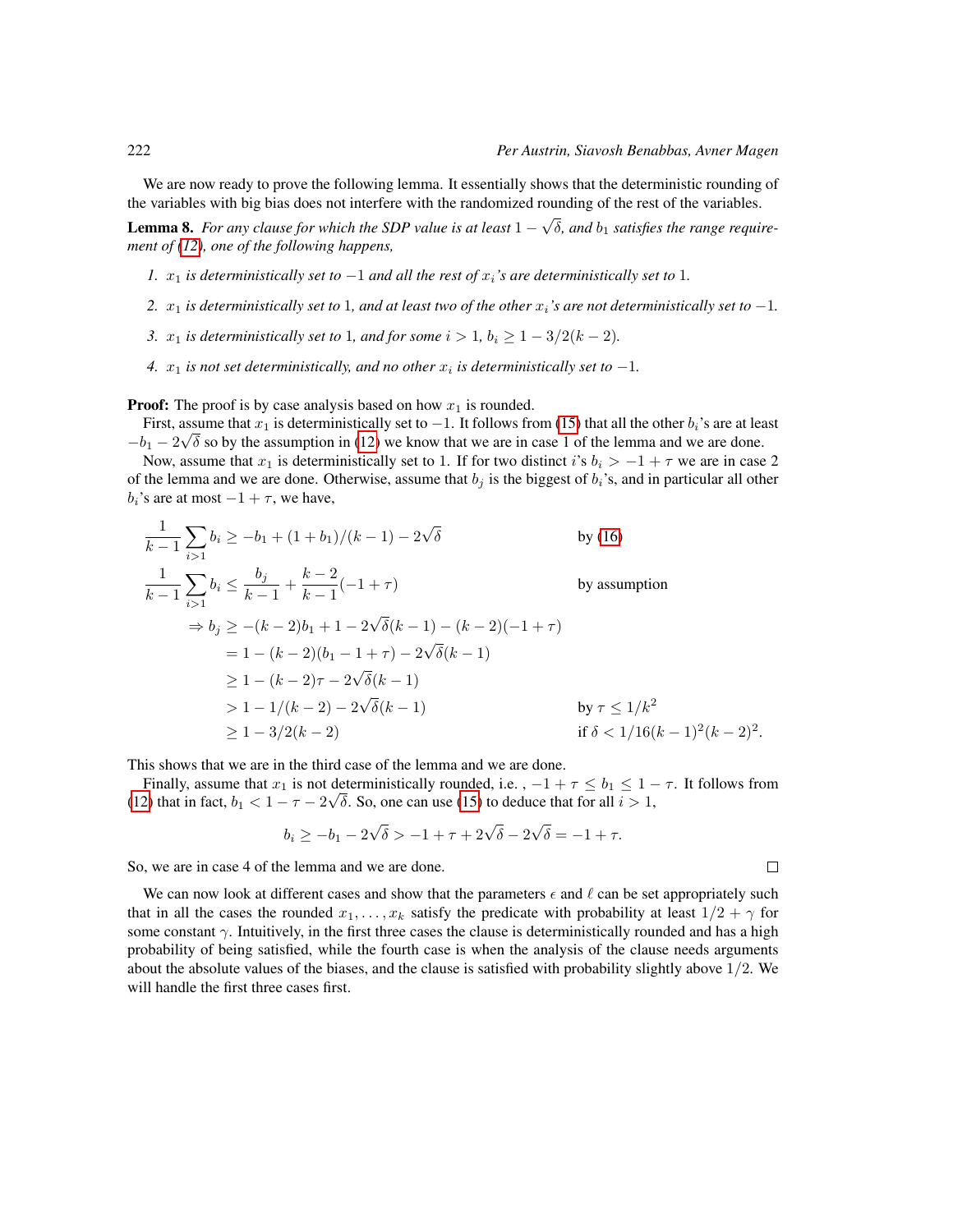Lemma 9. *If one of the three first cases of Lemma [8](#page-17-0) happen for a clause then it is satisfied in the rounded solution with probability at least* 1,  $1 - (1 + \epsilon)^2/4$ , and  $1/2 + \epsilon 2^{-2\ell-1}$  respectively. In particular, if  $\epsilon$ *and*  $\ell$  *are constants (only depending on*  $k$ ) and  $\epsilon < \sqrt{2} - 1$  *the clause is satisfied with probability at least* and  $\ell$  *are constants (only depending on*  $k$ ) and  $\epsilon < \sqrt{2} - 1$  *the clause is satisfied with pro*  $1/2 + \gamma$  *for some constant*  $\gamma$  *independent of n.* 

**Proof:** The first two cases are easy: in the first case the clause is always satisfied by  $x_1, \ldots, x_k$  while in the second case it is satisfied if and only if at least one  $i > 1$ ,  $x_i$  is set to  $+1$ . Given that at least two of these  $x_i$ 's are not deterministically rounded to  $-1$ , the clause is unsatisfied with probability at most  $(1 + \epsilon)^2/4$ .

Now, assume that a clause is in the third case. Then, we know that for some  $i > 1$ ,  $b_i \geq 1-3/2(k-2)$ , so the clause is satisfied with probability at least  $\frac{1+\epsilon(1-3/2(k-2))^{\ell}}{2} \geq \frac{1}{2} + \epsilon 2^{-2\ell-1}$ , where we have used  $k \geq 4$ .  $\Box$ 

All that remains is to show that in the fourth case the clause is satisfied with some probability greater than  $1/2$  and to find the suitable values of  $\epsilon$  and  $\ell$  in the process. This is formulated as the next lemma.

<span id="page-18-0"></span>**Lemma 10.** *There are constants*  $\epsilon = \epsilon(k)$ *,*  $\ell = \ell(k)$ *, and*  $\gamma = \gamma(k)$ *, such that, for any small enough*  $\delta$ *, any clause for which the fourth case of Lemma [8](#page-17-0) holds is satisfied with probability at least* 1/2 + γ*, if we round with parameters*  $\epsilon$  *and*  $\ell$ *.* 

The idea of the proof is to look at such a clause and inspect the objective value of the rounded solution using Fourier analysis. It is not hard to see that for small enough  $\epsilon$  only the linear part of the Fourier expansion of Monarchy (i.e. Monarchy<sup> $=1$ </sup>) "matters". So if we can prove that the linear part of the Fourier expansion contributes something positive we can set  $\epsilon$  small enough and ignore the higher degree part. To do so, we will use [\(16\)](#page-16-5) to prove that if  $\ell$  is chosen big enough, this linear part is dominated by a positive term.

**Proof of Lemma [10:](#page-18-0)** We can assume that none of the  $x_i$ 's are deterministically rounded as being rounded to 1 only helps us. We consider two cases: either  $b_1 \leq 0$ , or  $b_1 \geq 0$ . But first let us write the probability that this clause is satisfied in terms of the Fourier coefficients.

$$
\Pr\left[\text{Monarchy}(x) = 1\right] = \widehat{\text{Monarchy}}(\emptyset) + \sum_{i=1}^{k} \widehat{\text{Monarchy}}(\{i\}) \epsilon b_i^{\ell} + \sum_{i < j} \widehat{\text{Monarchy}}(\{i, j\}) \epsilon^2 b_i^{\ell} b_j^{\ell} + \cdots
$$
\n
$$
\geq \widehat{\text{Monarchy}}(\emptyset) + \epsilon \sum_{i=1}^{k} \widehat{\text{Monarchy}}(\{i\}) b_i^{\ell} - \epsilon^2 2^k \max_{S:|S| > 1} |\widehat{\text{Monarchy}}(S)|
$$
\n
$$
= 1/2 + \epsilon \sum_{i=1}^{k} \widehat{\text{Monarchy}}(\{i\}) b_i^{\ell} - \epsilon^2 2^k. \tag{17}
$$

So all we have to do is to find a value of  $\ell$  and a positive lower bound for  $\sum_{i=1}^{k} \widehat{\text{Monachy}}(\{i\}) b_i^{\ell}$  that holds for all valid  $b_i$ 's. It is easy to see that

<span id="page-18-1"></span>
$$
\widehat{\text{Monarchy}}(\{1\}) = 1/2 - 2^{1-k} \qquad \qquad \forall_{i>1} \qquad \widehat{\text{Monarchy}}(\{i\}) = 2^{1-k}.
$$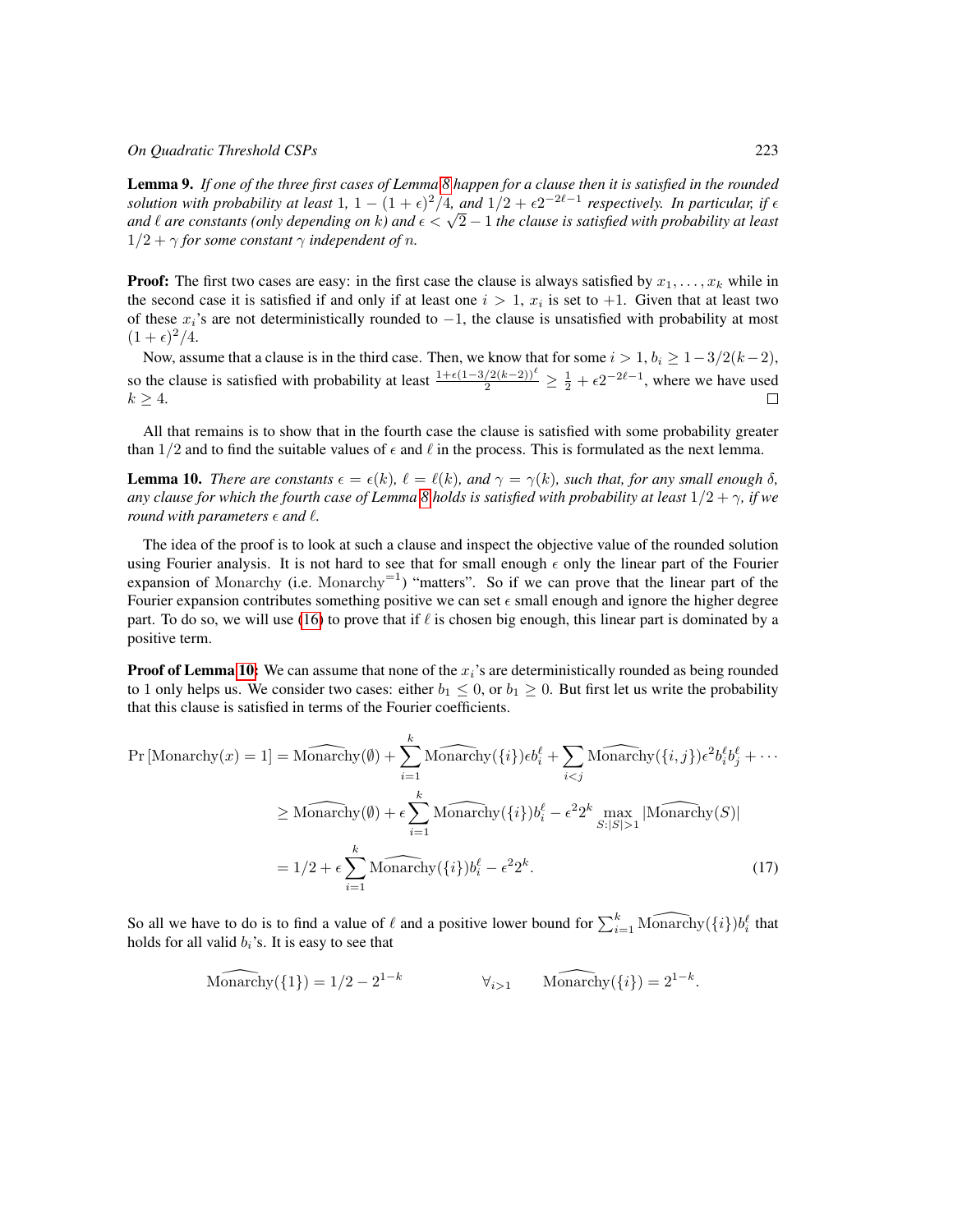.

Define,

$$
C \stackrel{\text{def}}{=} \widehat{\text{Monarchy}}(\{1\}) / \widehat{\text{Monarchy}}(\{2\}) \approx 2^{k-2}.
$$

$$
f(b_1, \dots, b_k) \stackrel{\text{def}}{=} \frac{1}{\widehat{\text{Monarchy}}(\{2\})} \sum_{i=1}^k \widehat{\text{Monarchy}}(\{i\}) b_i^{\ell} = C b_1^{\ell} + \sum_{i>1} b_i^{\ell}
$$

In other words,  $f(b_1, \ldots, b_k)$  is the part of [\(17\)](#page-18-1) that we want to obtain a positive lower bound for, scaled by Monarchy( $\{2\}$ ). As Monarchy( $\{2\}$ ) is a constant it is then sufficient to lower bound  $f(b_1, \ldots, b_k)$ .

First, assume  $b_1 \leq (2k-4)^{-3}/2$ . We know that,

$$
f(b_1, ..., b_k) = Cb_1^{\ell} + \sum_{i>1} b_i^{\ell} \ge Cb_1^{\ell} + (k-1)\left(\frac{1}{k-1}\sum_i b_i\right)^{\ell} \qquad \text{by concavity of } x^{\ell},
$$
  
\n
$$
\ge Cb_1^{\ell} + (k-1)(-b_1 + (1+b_1)/(k-1) - 4\sqrt{\delta})^{\ell} \qquad \text{by (16)},
$$
  
\n
$$
\ge Cb_1^{\ell} + (k-1)(-b_1 + \tau/(k-1) - 4\sqrt{\delta})^{\ell} \qquad \text{as we are in case 4},
$$
  
\n
$$
\ge Cb_1^{\ell} + (k-1)(-b_1 + 1/2(k-2)^2(k-1) - 4\sqrt{\delta})^{\ell} \qquad \text{by choice of } \tau,
$$
  
\n
$$
\ge Cb_1^{\ell} + (k-1)(-b_1 + 1/4(k-2)^3 - 4\sqrt{\delta})^{\ell} \qquad \text{by choice of } \tau,
$$
  
\n
$$
\ge Cb_1^{\ell} + (k-1)(-b_1 + 1/4(k-2)^3 - 4\sqrt{\delta})^{\ell} \qquad \text{assuming } \delta < 2^{-5}(k-2)^{-6}.
$$

Now if  $b_1 \geq 0$  we are done as  $f(b_1, \ldots, b_k)$  would be at least  $(k-1)(2^k-4)^{-3\ell}2^{-\ell}$  and any constant  $\ell$  will do the job. Otherwise, note that the expression inside the parenthesis is at least  $(2k - 4)^{-3}$  bigger than  $b_1$  in absolute value. So, if we take  $\ell$  to be big enough the second expression is going to dominate the expression. Specifically, first assume  $|b_1| \ge (4k-8)^{-3}$ ,

$$
f(b_1, ..., b_k) > Cb_1^{\ell} + (k-1)(-b_1 + (2k-4)^{-3})^{\ell}
$$
  
\n
$$
\ge Cb_1^{\ell} - b_1^{\ell}(k-1) + (k-1)\ell b_1^{\ell-1}(2k-4)^{-3}
$$
  
\n
$$
= ((C-k+1)b_1 + \ell(k-1)(2k-4)^{-3})b_1^{\ell-1}
$$
  
\n
$$
\ge ((C-k+1)b_1 + \ell(k-1)(2k-4)^{-3})(4k-8)^{-3\ell+3}
$$
 as  $\ell - 1$  is even  
\n
$$
> (-(C-k+1) + \ell(k-1)(2k-4)^{-3})(4k-8)^{-3\ell+3}, \qquad \text{by } b_1 < 1
$$

which clearly has a constant lower bound if  $\ell \geq (C - k + 1)(2k - 4)^3$ . Now if  $|b_1| < (4k - 8)^{-3}$  we can write,

$$
f(b_1, ..., b_k) > Cb_1^{\ell} + (k-1)(-b_1 + (2k-4)^{-3})^{\ell}
$$
  
>  $Cb_1^{\ell} + (k-1)(2k-4)^{-3\ell}$   
>  $-C(4k-8)^{-3\ell} + (k-1)(2k-4)^{-3\ell}$  by  $|b_1| < (4k-8)^{-3}$   
=  $(2k-4)^{-3\ell}(-C2^{-3\ell} + (k-1)),$   
>  $(2k-4)^{-3\ell}(k-2),$  as  $3\ell > \log_2 C$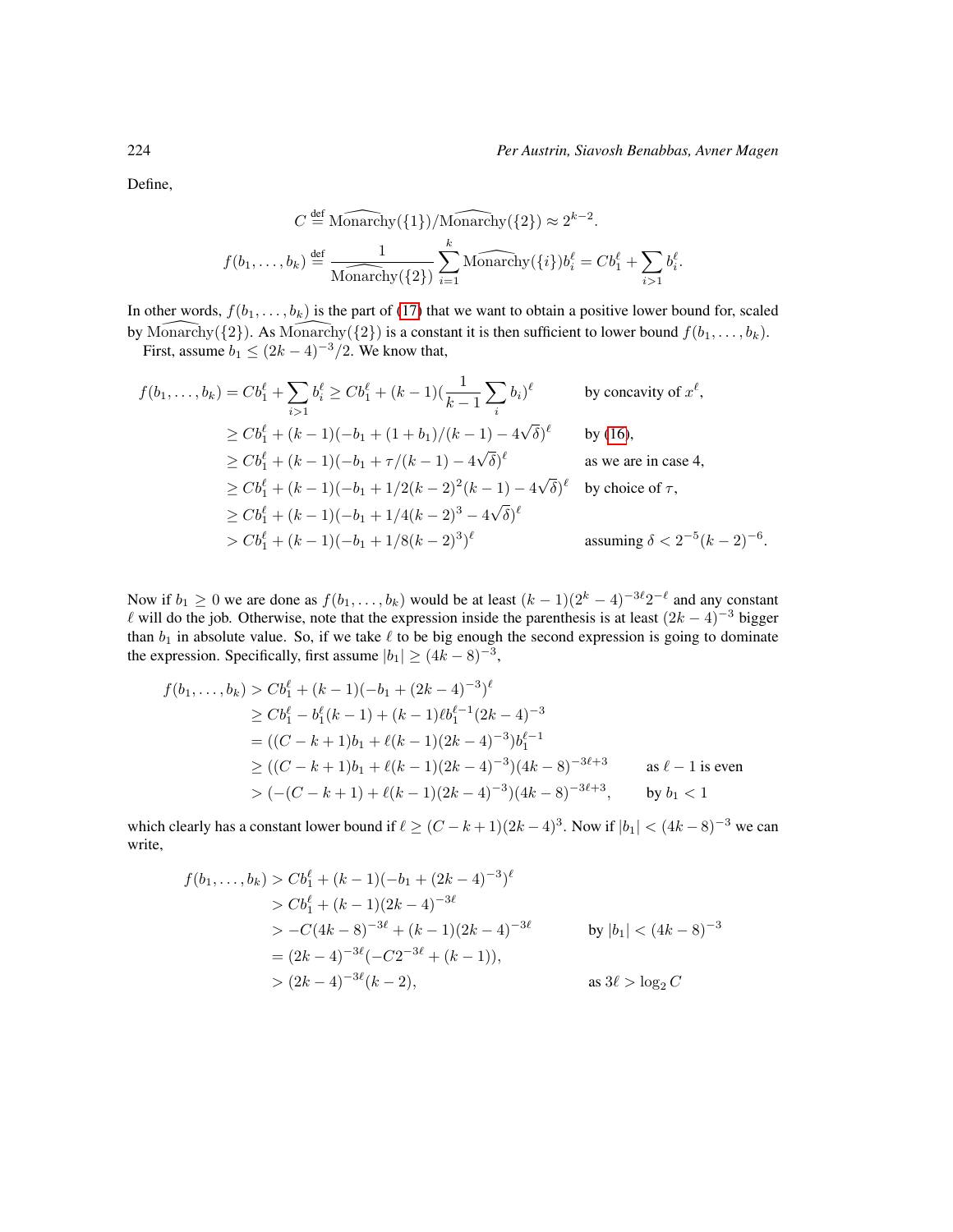which is a constant as long as  $\ell$  is some constant. This completes the case of  $b_1 \leq (2k-4)^3/2$ . Note that so far we have assumed that  $\ell$  is some constant and at least  $\max(\log_2 C/3, (C - k + 1)(2k - 4)^3)$ .

Lets assume  $b_1 > (2k-4)^{-3}/2$ . One can write,

$$
f(b_1, ..., b_k) = Cb_1^{\ell} + \sum_{i>1} b_i^{\ell} \ge Cb_1^{\ell} + (k-1)(-b_1 - 4\sqrt{\delta})^{\ell} \qquad \text{by (15)},
$$
  
\n
$$
= b_1^{\ell} \left( C - (k-1)(1 + 4\sqrt{\delta}/b_1)^{\ell} \right)
$$
  
\n
$$
> b_1^{\ell} \left( C - (k-1)(1 + 8(2k-4)^3\sqrt{\delta})^{\ell} \right) \qquad \text{by } b_1 > (2k-4)^{-3}/2
$$
  
\n
$$
> b_1^{\ell} \left( C - (k-1)\exp(8(2k-4)^3\sqrt{\delta}\ell) \right) \qquad \text{by } e^x > 1 + x
$$
  
\n
$$
\ge b_1^{\ell} \ge (2k-4)^{-3\ell} 2^{-\ell},
$$

where to get the last line we have assumed that

$$
\delta \le (4k - 8)^{-6} \ell^{-2} (\ln(C - 1) - \ln(k - 1))^2
$$

$$
\sqrt{\delta} \le (4k - 8)^{-3} \ell^{-1} (\ln(C - 1) - \ln(k - 1))
$$

$$
8(2k - 4)^3 \sqrt{\delta} \ell \le \ln(C - 1) - \ln(k - 1)
$$

$$
(k - 1) \exp(8(2k - 4)^3 \sqrt{\delta} \ell) \le C - 1.
$$

So, as long as  $C - 1 > k - 1$  we can set  $\ell = \max(\log_2 C/3, (C - k + 1)(2k - 4)^3)$  and prove that  $f(b_1,\ldots,b_k)$  has a constant lower bound depending on k, provided that we assume  $\delta < \delta_0$  where  $\delta_0$  is another function of k. One can check that  $C > k - 2$  whenever  $k > 4$ . This completes the proof.  $\Box$ 

We can now finish the proof of Theorem [2.](#page-3-1) In particular, solve the SDP relaxation of Monarchy, if the objective value is smaller than  $1 - \delta$  output a uniformly random solution, and if it is bigger apply the rounding algorithm in Figure [4.](#page-15-0) In the first case the expected objective of the output is  $1/2$ , while the optimal solution can not have objective value more than  $1 - \delta$ , giving rise to approximation ratio  $1/2(1-\delta) > (1+\delta)/2$ . In the second case, at least a  $(1-\sqrt{\delta})$  fraction of the clauses have objective  $1/2(1-\delta) > (1+\delta)/2$ . In the second case, at least a  $(1-\sqrt{\delta})$  fraction of the clauses have objective  $1-\sqrt{\delta}$  and from these in expectation at least a  $1-16\sqrt{\delta}(k-2)^2$  fraction satisfy [\(12\)](#page-16-0). We can apply Lemma [9](#page-17-1) and Lemma [10](#page-18-0) to these. So, the objective function is at least,

$$
(1 - \sqrt{\delta})(1 - 16\sqrt{\delta}(k-2)^2)(1/2 + \gamma) \ge 1/2 + \gamma - 17\sqrt{\delta}(k-2)^2.
$$

This is clearly more than  $1/2 + \gamma/2$  for small enough  $\delta$ , which finishes the proof of the Theorem.  $\Box$ 

### <span id="page-20-0"></span>6 Discussion

We have given algorithms for two cases of MAX  $CSP(P)$  problems not previously known to be approximable. The first case, signs of symmetric quadratic forms, follows from the condition that the low-degree part of the Fourier expansion behaves "roughly" like the predicate in the sense of Theorem [4.](#page-9-0) The second case, Monarchy, is interesting since it does not satisfy the condition of Theorem [4.](#page-9-0) As far as we are aware, this is the first example of a predicate which does not satisfy this property but is still approximable. Monarchy is of course only a very special case of Conjecture [1,](#page-2-0) and we leave the general form open.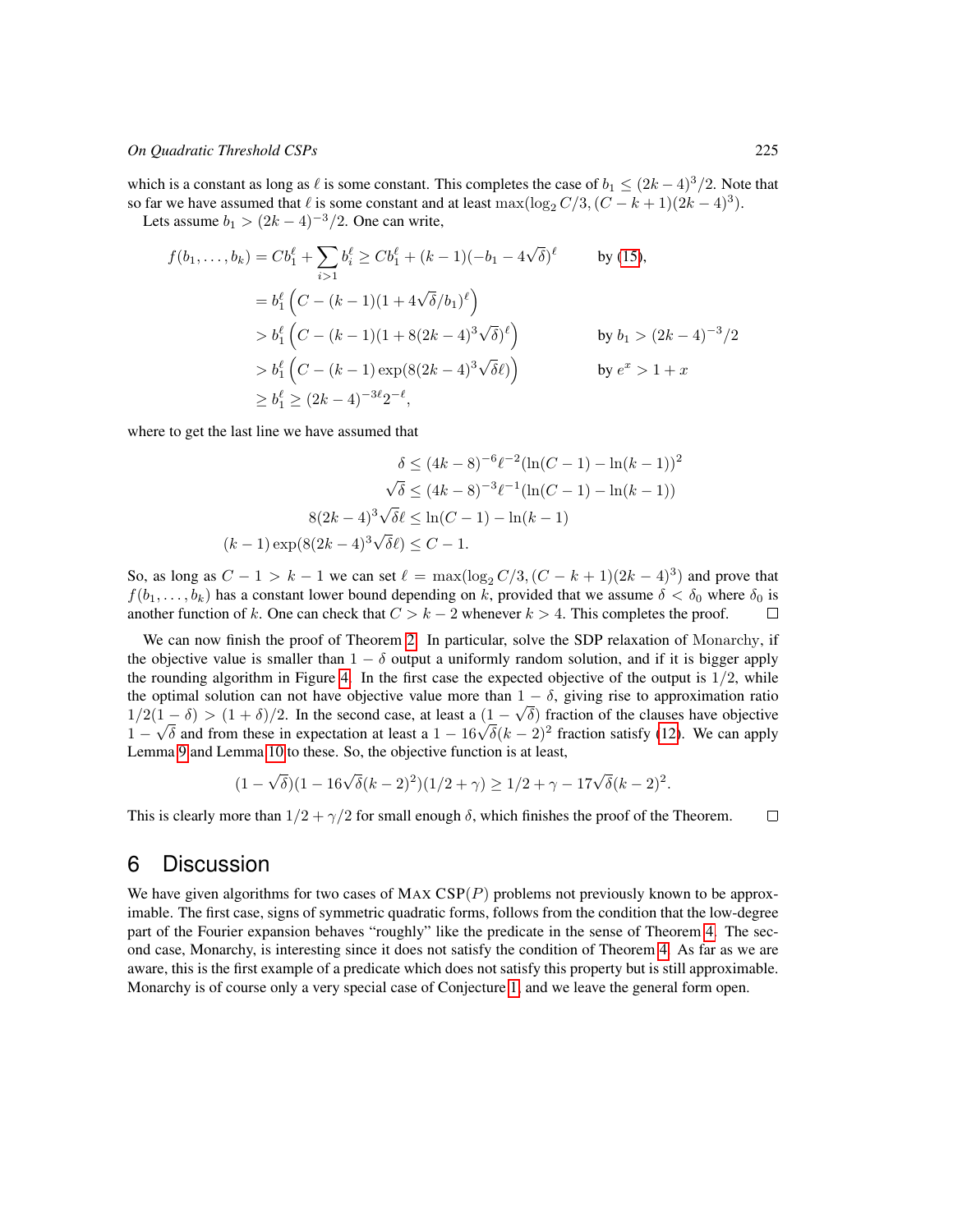A further interesting special case of the conjecture is a generalization of Monarchy called "republic", defined as  $sign(\frac{k}{2}x_1 + \sum_{i=2}^k x_i)$ . In this case the  $x_1$  variable needs to get a 1/4 fraction of the other variables on its side. We do not even know how to handle this seemingly innocuous example.

It is interesting that the condition on P for our  $(\epsilon, \eta)$ -rounding to succeed turned out to be precisely the same as the condition previously found by Hast [\[Has05\]](#page-21-4), with a completely different algorithm. It would be interesting to know whether this is a coincidence or there is a larger picture that we can not yet see.

As we mentioned in the introduction, there are very few results which give approximation algorithms for large classes of predicates, and it would be very interesting if new such algorithms could be devised.

### References

- <span id="page-21-0"></span>[ABM10] Per Austrin, Siavosh Benabbas, and Avner Magen. On quadratic threshold CSPs. In *LATIN'10*, pages 332–343, 2010.
- <span id="page-21-11"></span>[AH11] Per Austrin and Johan Håstad. Randomly supported independence and resistance. *SIAM Journal on Computing*, 40(1):1–27, 2011.
- <span id="page-21-14"></span>[AH12] Per Austrin and Johan Håstad. On the Usefulness of Predicates. In *CCC'12*, pages 53–63, 2012.
- <span id="page-21-9"></span>[AM09] Per Austrin and Elchanan Mossel. Approximation Resistant Predicates from Pairwise Independence. *Computational Complexity*, 18(2):249–271, 2009.
- <span id="page-21-12"></span>[BGMT12] Siavosh Benabbas, Konstantinos Georgiou, Avner Magen, and Madhur Tulsiani. SDP gaps from pairwise independence. *Theory of Computing*, 8(1):269–289, 2012.
- <span id="page-21-16"></span>[CHIS12] Mahdi Cheraghchi, Johan Håstad, Marcus Isaksson, and Ola Svensson. Approximating linear threshold predicates. *ACM Trans. Comput. Theory*, 4(1):2:1–2:31, March 2012.
- <span id="page-21-13"></span>[Cre95] Nadia Creignou. A dichotomy theorem for maximum generalized satisfiability problems. *J. Comput. Syst. Sci.*, 51:511–522, December 1995.
- <span id="page-21-7"></span>[EH08] Lars Engebretsen and Jonas Holmerin. More efficient queries in pcps for np and improved approximation hardness of maximum csp. *Random Struct. Algorithms*, 33(4):497–514, 2008.
- <span id="page-21-1"></span>[GW95] Michel X. Goemans and David P. Williamson. Improved Approximation Algorithms for Maximum Cut and Satisfiability Problems Using Semidefinite Programming. *Journal of the ACM*, 42:1115–1145, 1995.
- <span id="page-21-2"></span>[Hås01] Johan Håstad. Some Optimal Inapproximability Results. *Journal of the ACM*, 48(4):798–859, 2001.
- <span id="page-21-4"></span>[Has05] Gustav Hast. *Beating a Random Assignment – Approximating Constraint Satisfaction Problems*. PhD thesis, KTH – Royal Institute of Technology, 2005.
- <span id="page-21-15"></span>[Hås09] Johan Håstad. Personal communication, 2009.
- <span id="page-21-10"></span>[Kho02] Subhash Khot. On the Power of Unique 2-prover 1-round Games. In *STOC'02*, pages 767–775, 2002.
- <span id="page-21-17"></span>[KZ97] Howard Karloff and Uri Zwick. A 7/8-Approximation Algorithm for MAX 3SAT? In *FOCS'97*, pages 406–415, 1997.
- <span id="page-21-5"></span>[Rag08] Prasad Raghavendra. Optimal Algorithms and Inapproximability Results For Every CSP? In *STOC'08*, pages 245–254, 2008.
- <span id="page-21-6"></span>[ST00] Alex Samorodnitsky and Luca Trevisan. A PCP characterization of NP with optimal amortized query complexity. In *STOC'00*, pages 191–199, 2000.
- <span id="page-21-8"></span>[ST09] Alex Samorodnitsky and Luca Trevisan. Gowers uniformity, influence of variables, and pcps. *SIAM Journal on Computing*, 39(1):323–360, 2009.
- <span id="page-21-18"></span>[Woo26] Frederick S. Woods. *Advanced Calculus: A Course Arranged with Special Reference to the Needs of Students of Applied Mathematics*. Ginn, Boston, MA, USA, 1926.
- <span id="page-21-3"></span>[Zwi98] Uri Zwick. Approximation Algorithms for Constraint Satisfaction Problems Involving at Most Three Variables Per Constraint. In *SODA'98*, pages 201–210, 1998.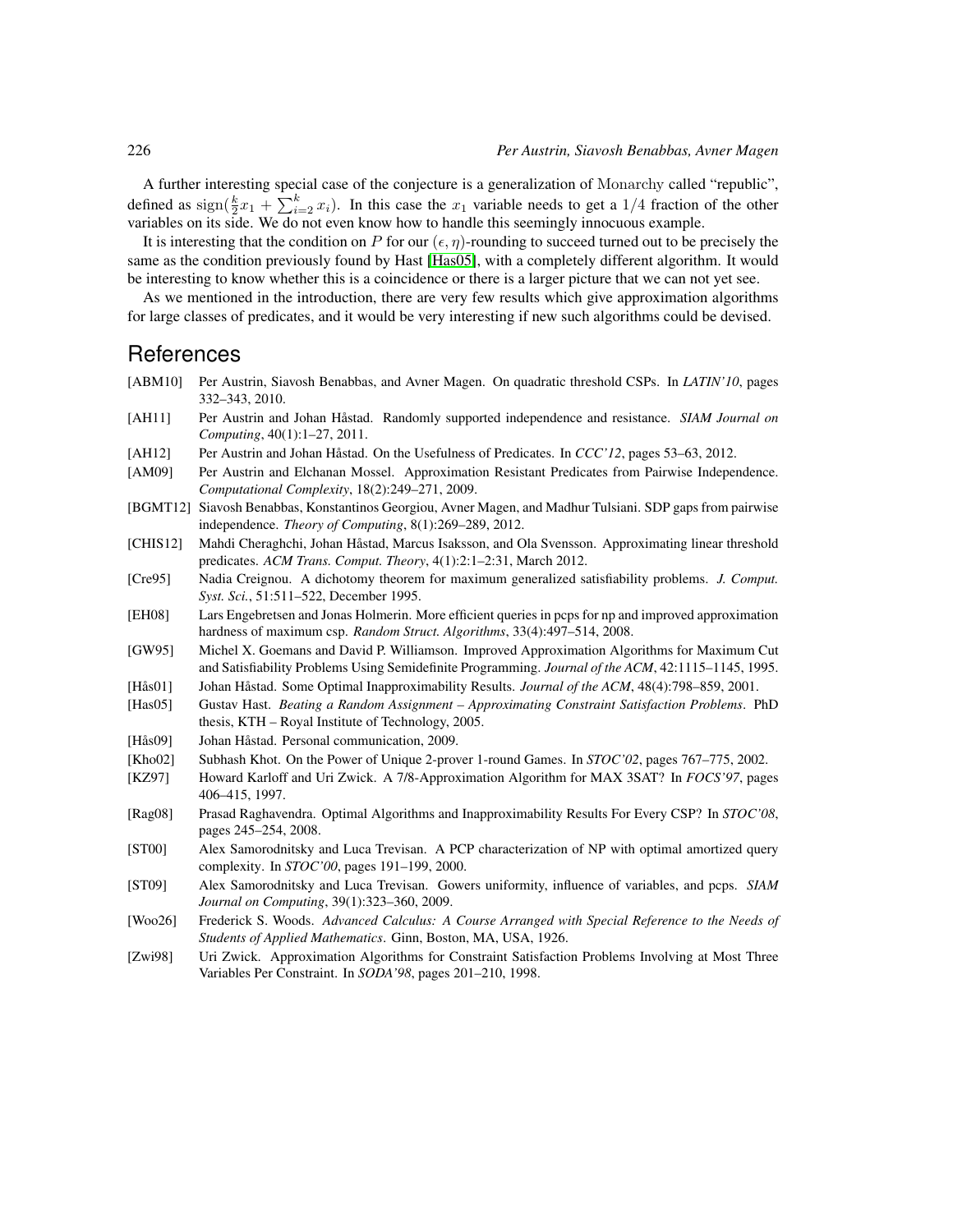# Appendix: Proof of Lemma [5](#page-11-0)

In this section we present the proof Lemma [5](#page-11-0) restated here for convenience.

**Lemma [5](#page-11-0)** (restated). *For fixed k, define the function*  $\text{ort}(\nu, \Sigma)$  *as the orthant probability of the multivariate normal distribution with mean* ν *and covariance matrix* Σ, where  $ν ∈ ℝ<sup>k</sup>$  *and*  $Σ<sub>k×k</sub>$  *is a positive semidefinite matrix. That is,*

$$
ort(\nu, \Sigma) \stackrel{\text{def}}{=} \Pr_{x \sim N(\nu, \Sigma)} [x \ge 0].
$$

*There exists a global constant* Γ *that upper bounds all the second partial derivatives of* ort() *when* Σ *is close to* I. In particular, for all k, there exist  $\kappa > 0$  and  $\Gamma$ , such that for all  $i_1, j_1, i_2, j_2 \in [k]$ , all vectors  $\nu \in \mathbb{R}^k$  and all positive definite matrices  $\Sigma_{k\times k}$ ,

$$
|I - \Sigma|_{\infty}, |\nu|_{\infty} < \kappa \Rightarrow \left| \frac{\partial^2}{\partial \Sigma_{i_1 j_1} \partial \Sigma_{i_2 j_2}} \operatorname{ort}(\nu, \Sigma) \right| < \Gamma,
$$

$$
\left| \frac{\partial^2}{\partial \Sigma_{i_1 j_1} \partial \nu_{i_2}} \operatorname{ort}(\nu, \Sigma) \right| < \Gamma,
$$

$$
\left| \frac{\partial^2}{\partial \nu_{i_1} \partial \nu_{i_2}} \operatorname{ort}(\nu, \Sigma) \right| < \Gamma.
$$

**Proof:** We know that whenever  $\Sigma$  is a *(full rank)* positive definite matrix,

$$
ort(\nu, \Sigma) = \frac{1}{(2\pi)^{k/2} |\Sigma|^{1/2}} \int_{x_1=0}^{+\infty} \cdots \int_{x_k=0}^{+\infty} \phi(x, \nu, \Sigma) dx_1 \cdots dx_k
$$
  

$$
\phi(x, \nu, \Sigma) = \exp\left(-\frac{1}{2} (x - \nu)^{\top} \Sigma^{-1} (x - \nu)\right)
$$
  

$$
= \exp\left(-\frac{1}{2} \sum_{l,m \in [k]} (x_l - \nu_l)(x_m - \nu_m)(-1)^{l+m} |\Sigma^{ml}|/|\Sigma|\right)
$$

where  $\phi$  is a normalization of the probability density function of the multivariate normal distribution and  $\Sigma^{ml}$  is the minor of  $\Sigma$  obtained by removing row m and column l. More abstractly, we can write

$$
\phi(x,\nu,\Sigma) = \exp\left(\sum_{l,m\in[k]}(x_l-\nu_l)(x_m-\nu_m)p_{lm}(\Sigma)/q(\Sigma)\right),\,
$$

where  $p_{lm}$  and q are polynomials of degree  $\leq k$  in  $\Sigma$  (depending only on k), and where  $q(\Sigma)$  is bounded away from 0 in a region around  $\Sigma$ . Let  $y_i = x_i - \nu_i$ . We can then write

$$
\frac{\partial^2}{\partial \Sigma_{ij} \partial \Sigma_{i'j'}} \phi(x, \nu, \Sigma) = \frac{\phi(x, \nu, \Sigma)}{q(\Sigma)^4} \sum_{l,m} y_l y_m (A_{lm,ij,i'j'}(\Sigma) + y_l y_m B_{lm,ij,i'j'}(\Sigma))
$$